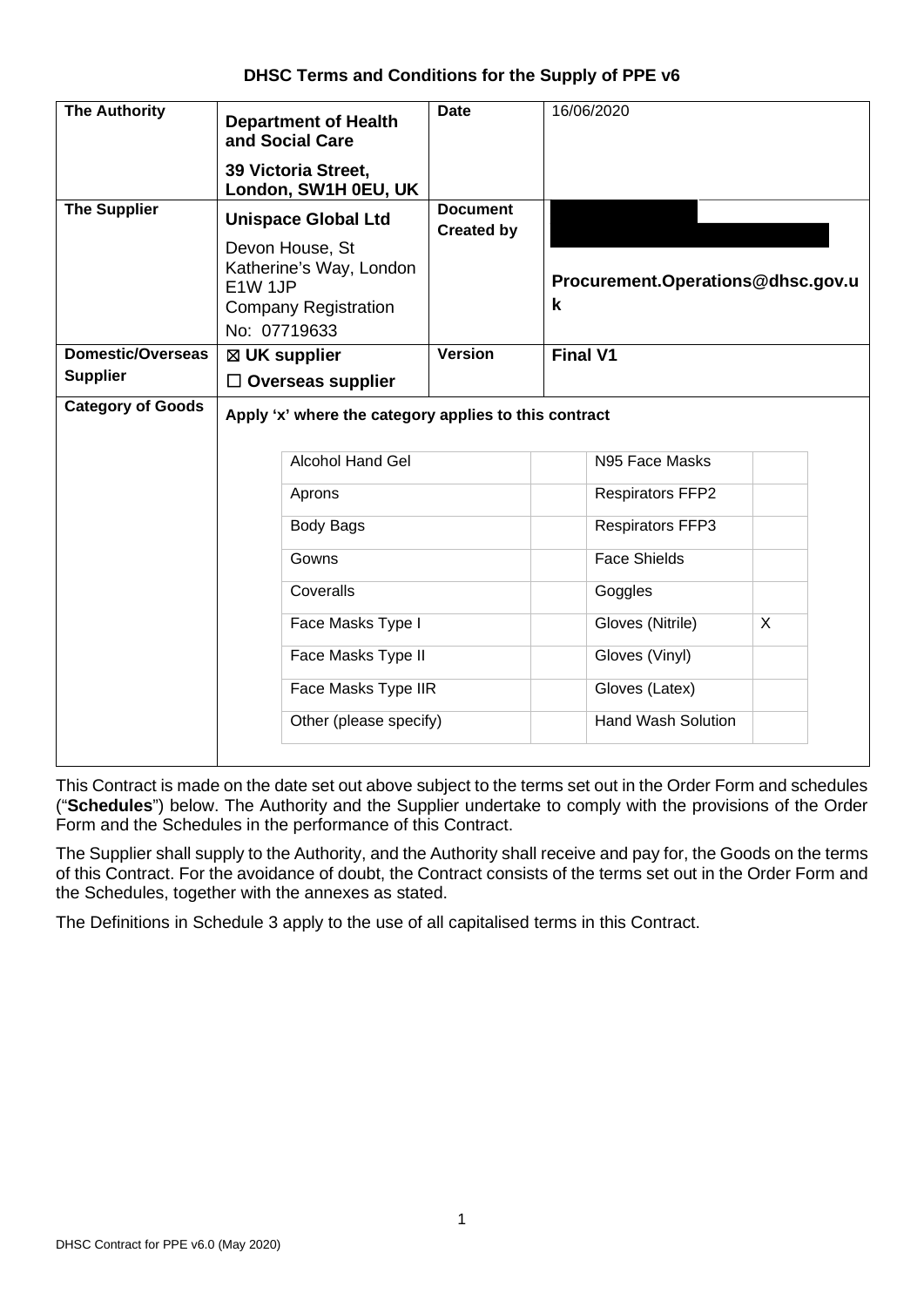# **Schedules**

| Schedule 1        | <b>Key Provisions</b>                |
|-------------------|--------------------------------------|
| <b>Schedule 2</b> | <b>General Terms and Conditions</b>  |
| <b>Schedule 3</b> | Definitions and Interpretations      |
| Schedule 4        | <b>Additional Special Conditions</b> |

#### **Order Form**

|    | <b>Contract</b>     | DHSC / 19518                                                                                                                                                                                                  | 2. | <b>Date</b>     | 16/06/2020                                                                                                                                                                                                                                                                                                                                       |
|----|---------------------|---------------------------------------------------------------------------------------------------------------------------------------------------------------------------------------------------------------|----|-----------------|--------------------------------------------------------------------------------------------------------------------------------------------------------------------------------------------------------------------------------------------------------------------------------------------------------------------------------------------------|
|    | Reference           |                                                                                                                                                                                                               |    |                 |                                                                                                                                                                                                                                                                                                                                                  |
| 3. | <b>Authority</b>    | Department of Health and<br>Social Care<br>39 Victoria Street,<br>Westminster, London SW1H<br>0EU                                                                                                             | 4. | <b>Supplier</b> | <b>Unispace Global Ltd</b><br>Devon House, St Katherine's<br>Way, London E1W 1JP<br>Company Registration No:<br>07719633                                                                                                                                                                                                                         |
| 5. | <b>The Contract</b> | this Order Form and the Schedules and any Annexes.<br>Form have the same meanings as in Schedule 3.<br>Form shall prevail.<br>will not be accepted by the Authority and may delay conclusion of the Contract. |    |                 | The Supplier shall supply the deliverable described below on the terms set out in<br>Unless the Contract otherwise requires, capitalised expressed used in this Order<br>In the event of any conflict between this Order Form and the Schedules, this Order<br>Please do not attach any supplier terms and conditions to this Order Form as they |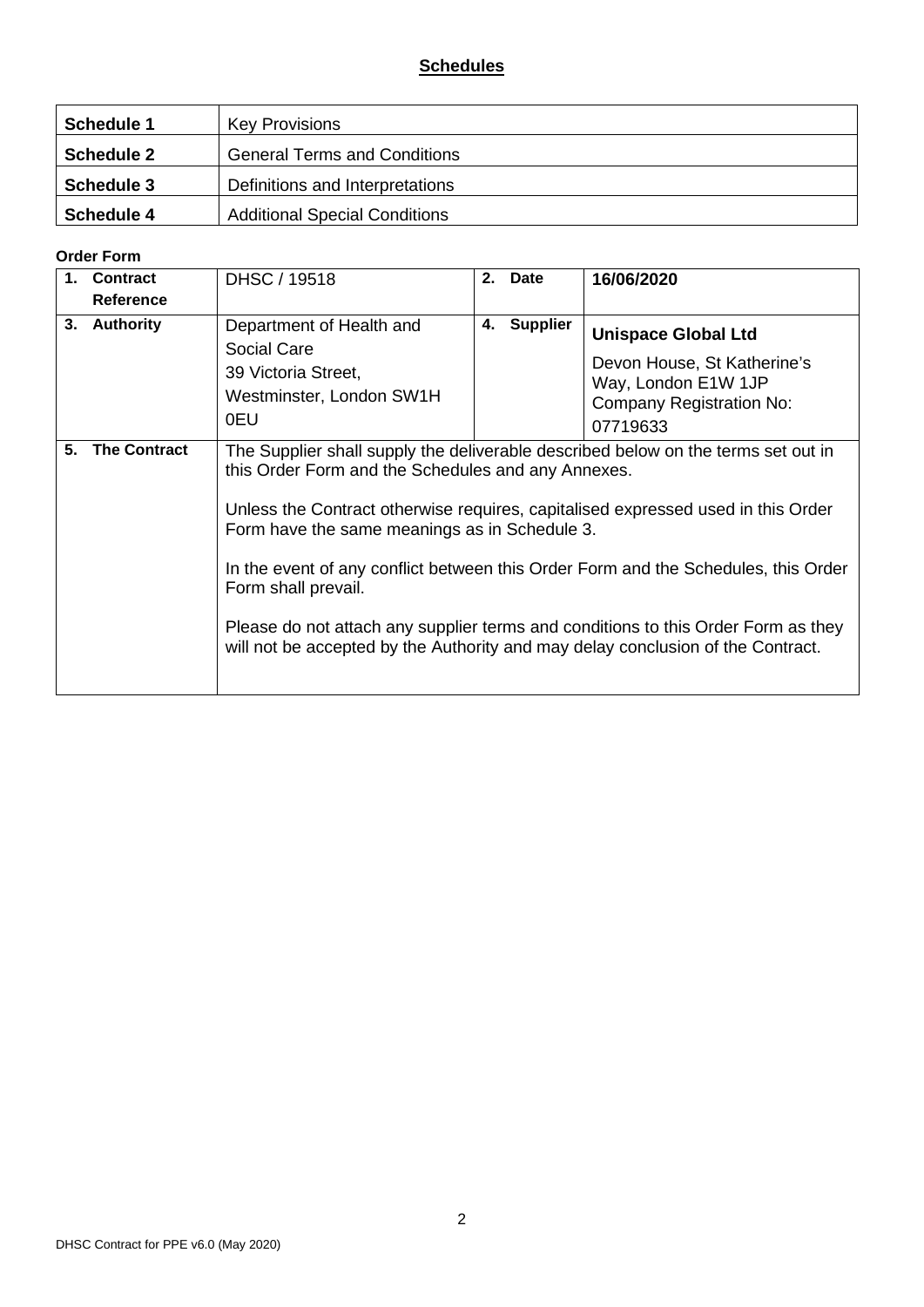#### 6. Deliverables

#### **Goods**

|                                      |                            |                 |                                           |                          |      |               |                    |           |   | <b>Size</b> |    |           |            |                  | Unit                  |                                    |                 |
|--------------------------------------|----------------------------|-----------------|-------------------------------------------|--------------------------|------|---------------|--------------------|-----------|---|-------------|----|-----------|------------|------------------|-----------------------|------------------------------------|-----------------|
| <b>Product</b><br><b>Description</b> | <b>Product</b><br>Category | <b>NPC</b>      | EN#                                       | CE#                      | FDA# | <b>Colour</b> | One<br><b>Size</b> | <b>XS</b> | s | М           | L. | <b>XL</b> | <b>XXL</b> | Total #<br>items | Price<br>(exl<br>VAT) | <b>Total</b><br>Price (exl<br>VAT) | <b>Currency</b> |
| Nitrile Gloves,<br>XSmall, 3.2g      | GL                         | <b>GVNI0300</b> | EN 455-1, EN 455-2,<br>EN 455-3, EN 455-4 | 2777/12470-<br>03/E00-00 |      | <b>Blue</b>   |                    |           |   |             |    |           |            |                  |                       |                                    |                 |
| Nitrile Gloves,<br>Small, 3.2g       | <b>GL</b>                  | <b>GVNI0111</b> | EN 455-1, EN 455-2,<br>EN 455-3, EN 455-4 | 2777/12470-<br>03/E00-00 |      | <b>Blue</b>   |                    |           |   |             |    |           |            |                  |                       |                                    |                 |
| Nitrile Gloves,<br>Medium, 3.2g      | <b>GL</b>                  | <b>GVNI0122</b> | EN 455-1, EN 455-2,<br>EN 455-3, EN 455-4 | 2777/12470-<br>03/E00-00 |      | <b>Blue</b>   |                    |           |   |             |    |           |            |                  |                       |                                    |                 |
| Nitrile Gloves,<br>Large, 3.2g       | <b>GL</b>                  | <b>GVNI0123</b> | EN 455-1, EN 455-2,<br>EN 455-3, EN 455-4 | 2777/12470-<br>03/E00-00 |      | <b>Blue</b>   |                    |           |   |             |    |           |            |                  |                       |                                    |                 |
| Nitrile Gloves,<br>XL, 3.2g          | <b>GL</b>                  | <b>GVNI0217</b> | EN 455-1, EN 455-2,<br>EN 455-3, EN 455-4 | 2777/12470-<br>03/E00-00 |      | <b>Blue</b>   |                    |           |   |             |    |           |            |                  |                       |                                    |                 |
| Nitrile Gloves,<br>Small, 4.3g       | GL                         | <b>GVNI0288</b> | EN 455-1, EN 455-2,<br>EN 455-3, EN 455-4 | 2777/12470-<br>03/E00-00 |      | <b>Blue</b>   |                    |           |   |             |    |           |            |                  |                       |                                    |                 |
| Nitrile Gloves,<br>Medium, 4.3g      | GL                         | <b>GVNI0289</b> | EN 455-1, EN 455-2,<br>EN 455-3, EN 455-4 | 2777/12470-<br>03/E00-00 |      | <b>Blue</b>   |                    |           |   |             |    |           |            |                  |                       |                                    |                 |
| Nitrile Gloves,<br>Large, $4.3g$     | GL                         | <b>GVNI0290</b> | EN 455-1, EN 455-2,<br>EN 455-3, EN 455-4 | 2777/12470-<br>03/E00-00 |      | <b>Blue</b>   |                    |           |   |             |    |           |            |                  |                       |                                    |                 |
| Nitrile Gloves,<br>XL, 4.3g          | GL                         | <b>GVNI0291</b> | EN 455-1, EN 455-2,<br>EN 455-3, EN 455-4 | 2777/12470-<br>03/E00-00 |      | <b>Blue</b>   |                    |           |   |             |    |           |            |                  |                       |                                    |                 |

The Supplier warrants that it will carry out inspections of the Goods at the point of manufacture and in any case prior to delivery of the Goods at the delivery address. Such inspection shall be carried out by suitably trained and qualified personnel of the Supplier or its representatives. The Supplier warrants that it has inspected and audited the Supplier's sub-contractors who are manufacturing as well as supplying the Goods and their respective supply chains prior to the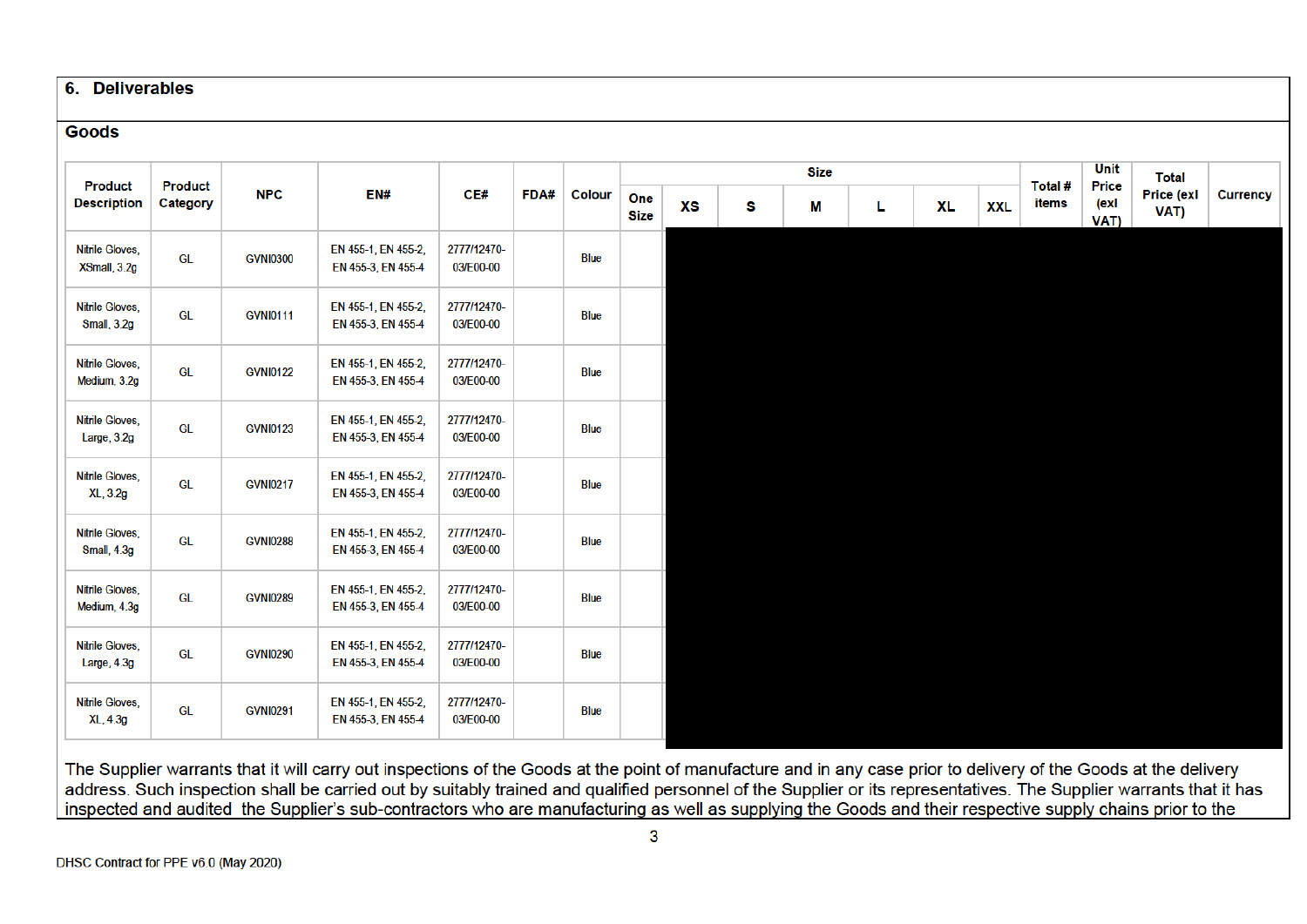Commencement Date of this Contract and undertakes to carry out further inspections and audits of those sub-contractors from time to time, as required by clause 13 of Schedule 1.

#### **Terms of Shipment - Incoterms**

Please refer to the Vendor Manual.

| Ex<br><b>Works</b> | <b>FOB</b> | <b>DDP</b> | Other<br>(please<br>specify) |
|--------------------|------------|------------|------------------------------|
|                    |            |            |                              |

# **Factory Table - for Supply Chain Coordination Purposes Only**

| No. | <b>Factory Name</b>     | <b>Factory Address</b>                                                          | Country  | <b>Key Contact</b><br><b>Name</b> | <b>Key Contact Email</b> | <b>Product Description (ref Goods table)</b><br>above) |
|-----|-------------------------|---------------------------------------------------------------------------------|----------|-----------------------------------|--------------------------|--------------------------------------------------------|
|     | <b>Mercator Medical</b> | 88/8 Moo12, Tambon<br>Kamphaeng Phet,<br>Rattaphum District,<br>Songkhla 90180, | Thailand | Sunee<br>Thitichiratthitikan      |                          | Gloves (Nitrile)                                       |

The Supplier shall only be entitled to sub-contract the supply and manufacture of the Goods to the factory stated above. No other factories or sub-contractors shall be used in the supply of the Goods other than set out above and any change to the sub-contractor factory set out above shall be subject to express written consent of the Authority.

## **Delivered in accordance with the following instructions:**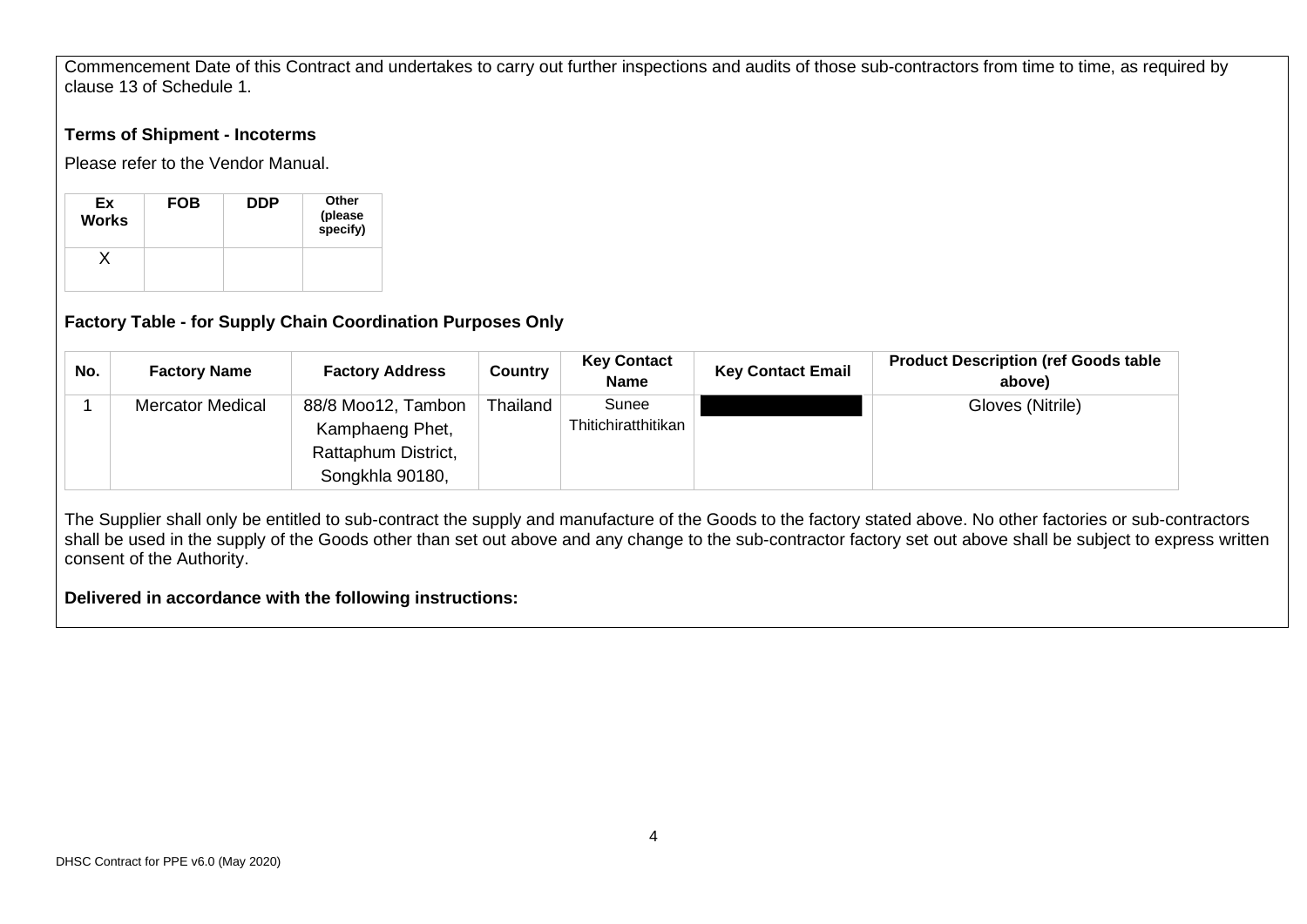|                                                                             |                               |                |               |                    |           |   | <b>Size</b> |   |           |            |                  |               |                                                               | <b>Key Dates</b>                                                               |                                                                         |                      |                               | <b>Finance</b>                  |  |
|-----------------------------------------------------------------------------|-------------------------------|----------------|---------------|--------------------|-----------|---|-------------|---|-----------|------------|------------------|---------------|---------------------------------------------------------------|--------------------------------------------------------------------------------|-------------------------------------------------------------------------|----------------------|-------------------------------|---------------------------------|--|
| Factory<br># (per<br>1 <sup>st</sup><br>column<br>in<br>factories<br>table) | Product<br><b>Description</b> | Lot<br>#       | Colour        | One<br><b>Size</b> | <b>XS</b> | s | M           | ч | <b>XL</b> | <b>XXL</b> | Total #<br>items | Inco<br>terms | <b>Estimated</b><br>Available<br>Factory<br>Date<br>(ExWorks) | <b>Estimated</b><br><b>Delivery</b><br>Date in<br>Origin<br>warehouse<br>(FOB) | <b>Estimated</b><br><b>Delivery</b><br>Date in UK<br>warehouse<br>(DDP) | Mode of<br>transport | Unit<br>Price<br>(exl<br>VAT) | <b>Total Price</b><br>(exl VAT) |  |
| $\overline{1}$                                                              | <b>Nitrile Gloves</b>         | $\overline{1}$ | blue          | 0                  |           |   |             |   |           |            |                  | Ex-<br>works  | 18/06/2020                                                    | N/A                                                                            | N/A                                                                     | N/A                  |                               |                                 |  |
|                                                                             | Nitrile Gloves                | 2              | blue          | 0                  |           |   |             |   |           |            |                  | Ex-<br>works  | 19/06/2020                                                    | N/A                                                                            | N/A                                                                     | N/A                  |                               |                                 |  |
|                                                                             | <b>Nitrile Gloves</b>         | 3              | blue          | $\mathbf 0$        |           |   |             |   |           |            |                  | Ex-<br>works  | 20/06/2020                                                    | N/A                                                                            | N/A                                                                     | N/A                  |                               |                                 |  |
|                                                                             | <b>Nitrile Gloves</b>         | $\overline{4}$ | blue          | 0                  |           |   |             |   |           |            |                  | Ex-<br>works  | 23/06/2020                                                    | N/A                                                                            | N/A                                                                     | N/A                  |                               |                                 |  |
|                                                                             | <b>Nitrile Gloves</b>         | 5              | blue          | 0                  |           |   |             |   |           |            |                  | Ex-<br>works  | 30/06/2020                                                    | N/A                                                                            | N/A                                                                     | N/A                  |                               |                                 |  |
| 1                                                                           | <b>Nitrile Gloves</b>         | 6              | blue          | 0                  |           |   |             |   |           |            |                  | Ex-<br>works  | 04/07/2020                                                    | N/A                                                                            | N/A                                                                     | N/A                  |                               |                                 |  |
|                                                                             |                               |                | <b>Totals</b> | 0                  |           |   |             |   |           |            |                  | Ex-<br>works  |                                                               |                                                                                |                                                                         |                      | <b>Total</b>                  | £3,789,590.00                   |  |

Delivery Address(es):

Ex-works collection as per the Factory table above.

**Packaging Instructions**: Please refer to the DHSC PPE Vendors Standard Operating Procedure manual. The Authority acknowledges that the Lots provided here will not be packaged in accordance with the instructions in the manual but notwithstanding this, the Supplier shall ensure that the packaging is compliant with Law.

Please confirm how the products are to be packaged by lot.

| <b>Product Description</b> | <b>Product</b><br>Category | Lot# | <b>Ship Quantity</b> | Units of Measure (Pack) for Outer     | <b>Qty of Units</b><br>per Pack | Qty of<br>Packs per<br>shipment |
|----------------------------|----------------------------|------|----------------------|---------------------------------------|---------------------------------|---------------------------------|
| Gloves (Nitrile)           | GL                         |      |                      | 10 Dispensers (100 Pieces) Per Carton |                                 |                                 |
| Gloves (Nitrile)           | GL                         |      |                      | 10 Dispensers (100 Pieces) Per Carton |                                 |                                 |
| Gloves (Nitrile)           | GL                         | 3    |                      | 10 Dispensers (100 Pieces) Per Carton |                                 |                                 |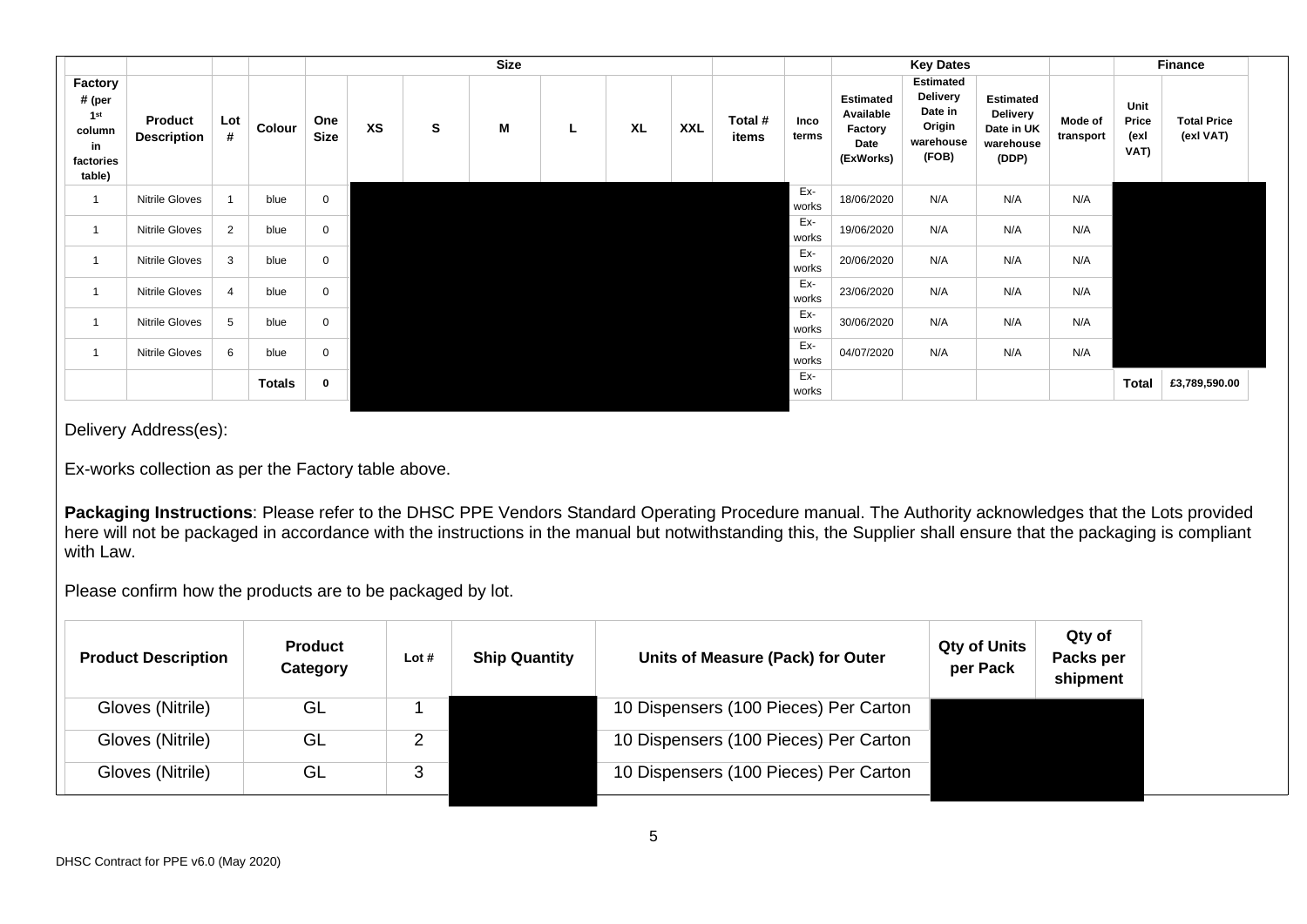| Gloves (Nitrile) |  | 10 Dispensers (100 Pieces) Per Carton |  |
|------------------|--|---------------------------------------|--|
| Gloves (Nitrile) |  | 10 Dispensers (100 Pieces) Per Carton |  |
| Gloves (Nitrile) |  | 10 Dispensers (100 Pieces) Per Carton |  |

In each case the Authority authorises its Authority Collection Agent (Uniserve as described below) to collect the Goods at the above location and in accordance with Clause 2.2 of Schedule 2. Collection shall be on the dates notified by the Supplier to the Authority Collection Agent provided that the Supplier has notified the Authority Collection Agent 14 days in advance that the relevant Goods are available for collection. The Supplier shall ensure that the Goods are accompanied by the relevant paperwork required for their export from Thailand . The Supplier shall liaise and co-operate with the Authority Collection Agent (Uniserve) at all times. The contact details for Uniserve are as follows:

**W: www.uniserve.co.uk**

Uniserve Group, London Mega Terminal, Thurrock Park Way, Tilbury, Essex, RM18 7HD

Points of Contact:  $\langle qc@uqroup.co.uk\rangle$  and covidairfreightDHSC@dhsc.gov.uk

Where the Supplier is unable to deliver any lot/batch of the Goods in accordance with the above schedule, including due to a Force Majeure Event, the Supplier will promptly notify the Authority or its Authority Collection Agent. For the avoidance of doubt, the definition of Force Majeure Event in Schedule 3 is amended to include any pandemics (including Covid 19) and any national and/or regional measures imposed by a relevant authority in Thailand in response to a pandemic provided always that the Supplier has taken all reasonable and practical steps to mitigate against the effect of such measures and the Covid 19 pandemic so as to enable the Supplier and its sub-contractors to, far as possible, continue to comply with its obligations under this Contract notwithstanding the imposition of national or regional measures and/or the Covid 19 pandemic.

Failure of the Supplier to make the Goods available for collection at all or to the schedule above shall not put the Supplier in breach of the Contract. Notwithstanding the foregoing, any failure of the Supplier to make the Goods available for collection will give the Authority the right to terminate this Contract in respect of the Goods which are unable to be collected by giving 48 hours written notice to the Supplier unless the Supplier confirms in such 48 hour period that it can supply all or some of the Goods within a reasonable time, to be determined by the Authority (acting reasonably and in good faith), in which case this Contract shall only terminate in respect of those Goods which are unable to be supplied within a reasonable time to be determined by the Authority (acting reasonably and in good faith) and the delivery dates in respect of that consignment only shall be amended accordingly. Notwithstanding any other provision of this Contract, the above rights together with the Authority's rights to a partial refund under section 10 below of the deposit payment made under section 9 below shall be the parties' sole remedy in relation to any delay in delivery of the Goods.

Within 24 hours of a particular lot of the Goods being available for Collection from the above address the Authority or its authorised representative will visually inspect the Goods and notify the Supplier of any damaged Goods, packaging issues or discrepancies in the quantities as set out above. In the absence of such notification the Supplier will be deemed to have supplied the quantities required and the Goods comprises in that lot (including their packaging) will be deemed to have been delivered in a satisfactory condition. For the avoidance of doubt if Goods are later found to be defective, including manufacturing defects, or otherwise not in accordance with this Contract clause 4.6 of Schedule 2 shall apply.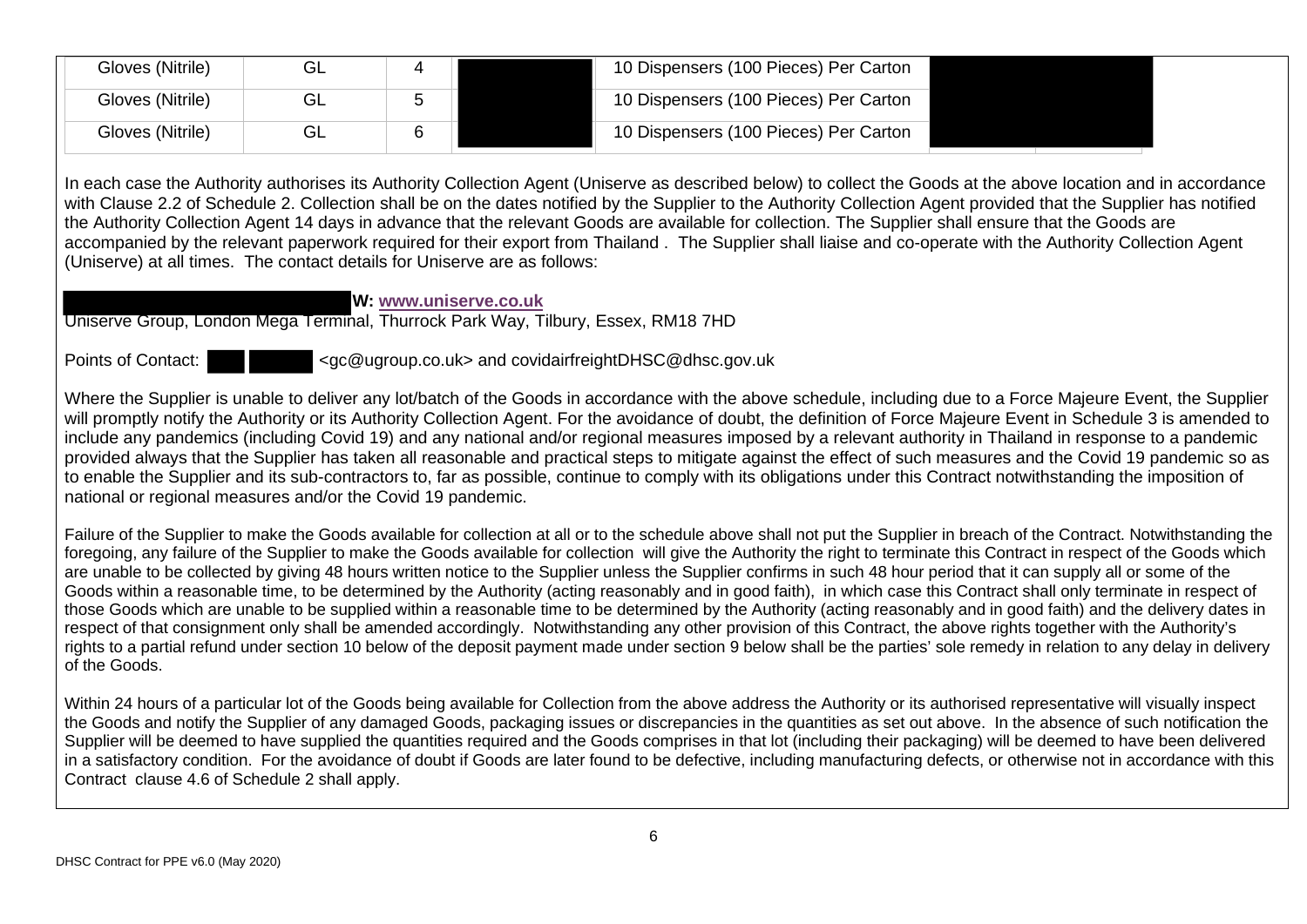In the event that the Authority Collection Agent fails to collect a particular lot of the Goods on an agreed date or within a 24 hour period after such date and provided the Supplier has properly given 14 days' notice of that lot of the Goods being available for collection, the Supplier shall be entitled to consider the Goods comprised in that lot delivered for the purposes of this Contract. The Supplier shall be entitled to invoice the Buyer for the remaining payment due for such Goods provided always that the Supplier has provided dated visual evidence to the Buyer that those Goods were in fact available for collection on the agreed date. The Supplier shall store those Goods until such time as they are collected and charge the Buyer reasonable storage costs until such time as they are collected.

In accordance with clause 2.2 of Schedule 2 delivery of each lot of the Goods is complete once collected by the Authority Collection Agent at the above address. The Authority will be responsible for all aspects of onward transport from the above address and for clearing the Goods through customs provided always that the Supplier has provided at the time of collection or before all relevant paperwork required for the Goods to pass through customs and be exported from Thailand.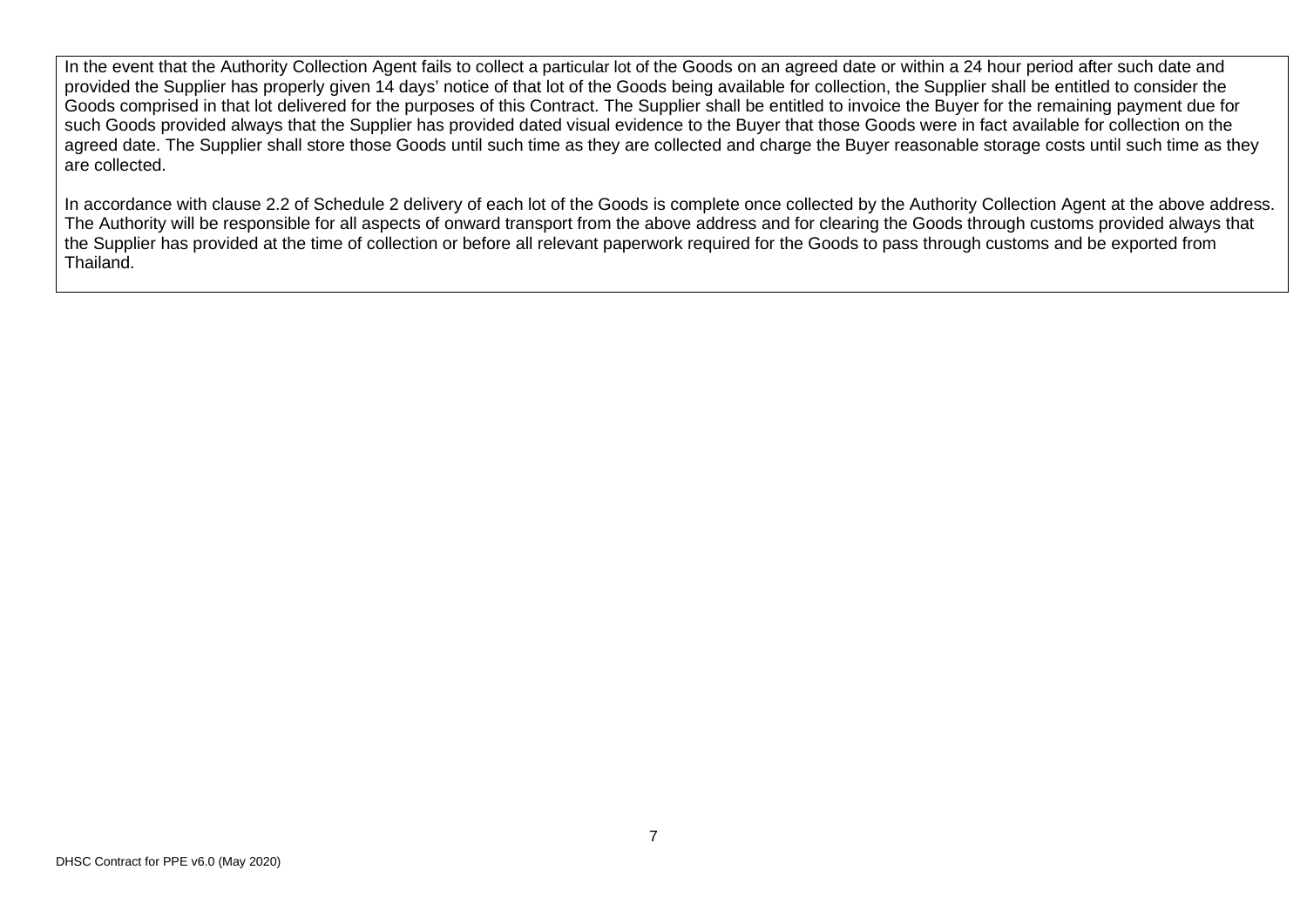|    | 7. Specification | The specification of the Deliverables is as set out in Annex A - D                                                                                                                                                                                                                                                                                                                                                                |                           |                                     |                                               |                                        |                                 |          |                                                                                                                                                                              |
|----|------------------|-----------------------------------------------------------------------------------------------------------------------------------------------------------------------------------------------------------------------------------------------------------------------------------------------------------------------------------------------------------------------------------------------------------------------------------|---------------------------|-------------------------------------|-----------------------------------------------|----------------------------------------|---------------------------------|----------|------------------------------------------------------------------------------------------------------------------------------------------------------------------------------|
|    |                  | Please confirm which documents are inserted into the Annex.                                                                                                                                                                                                                                                                                                                                                                       |                           |                                     |                                               |                                        |                                 |          |                                                                                                                                                                              |
|    |                  | <b>Product tech</b>                                                                                                                                                                                                                                                                                                                                                                                                               | <b>Test</b>               |                                     | <b>CE</b>                                     | EN                                     | <b>FDA</b>                      |          | Photographs                                                                                                                                                                  |
|    |                  | spec<br>X                                                                                                                                                                                                                                                                                                                                                                                                                         | <b>Certification</b><br>X |                                     | <b>Certification</b><br><b>X</b>              | <b>Certification</b><br>X              | <b>Certification</b>            |          |                                                                                                                                                                              |
|    |                  |                                                                                                                                                                                                                                                                                                                                                                                                                                   |                           |                                     |                                               |                                        |                                 |          |                                                                                                                                                                              |
|    |                  | 455-4.                                                                                                                                                                                                                                                                                                                                                                                                                            |                           |                                     |                                               |                                        |                                 |          | Each and every Product shall conform to EN 455-1, EN 455-2, EN 455-3 & EN                                                                                                    |
|    |                  | The Supplier agrees to procure that an EU Declaration of Conformity,<br>translated into English, is issued by the Supplier or where applicable each<br>Sub-supplier and retained for at least 10 years following delivery into the<br>NHS Supply Chain in accordance with the following requirement:<br>https://europa.eu/youreurope/business/product-<br>requirements/compliance/technical-documentation-conformity/index_en.htm |                           |                                     |                                               |                                        |                                 |          |                                                                                                                                                                              |
| 8. | <b>Term</b>      | The Term shall commence on 16 Jun 2020.                                                                                                                                                                                                                                                                                                                                                                                           |                           |                                     |                                               |                                        |                                 |          |                                                                                                                                                                              |
|    |                  |                                                                                                                                                                                                                                                                                                                                                                                                                                   |                           |                                     |                                               |                                        |                                 |          |                                                                                                                                                                              |
|    |                  | And the Expiry Date shall be on delivery of the final batch, unless it is otherwise<br>extended or terminated in accordance with the terms and conditions of the<br>contract.                                                                                                                                                                                                                                                     |                           |                                     |                                               |                                        |                                 |          |                                                                                                                                                                              |
|    |                  | The terms and conditions of the Contract shall apply throughout any such<br>extended period.                                                                                                                                                                                                                                                                                                                                      |                           |                                     |                                               |                                        |                                 |          | The Authority may extend the Contract for a period of up to 3 months by giving not<br>less than 5 Business days' notice in writing to the supplier prior to the Expiry Date. |
| 9. | <b>Charges</b>   | The Charges for the Deliverables shall be set out below,                                                                                                                                                                                                                                                                                                                                                                          |                           |                                     |                                               |                                        |                                 |          |                                                                                                                                                                              |
|    |                  |                                                                                                                                                                                                                                                                                                                                                                                                                                   |                           |                                     |                                               |                                        |                                 |          |                                                                                                                                                                              |
|    |                  | <b>Product</b><br><b>Description</b>                                                                                                                                                                                                                                                                                                                                                                                              |                           | <b>Price</b><br>per<br>unit<br>(exl | Total # items                                 |                                        | <b>Total Price</b><br>(exl VAT) |          | <b>Currency</b>                                                                                                                                                              |
|    |                  |                                                                                                                                                                                                                                                                                                                                                                                                                                   |                           | VAT)                                |                                               |                                        |                                 |          |                                                                                                                                                                              |
|    |                  | <b>Nitrile Gloves</b>                                                                                                                                                                                                                                                                                                                                                                                                             |                           |                                     |                                               |                                        |                                 |          | <b>GBP</b>                                                                                                                                                                   |
|    |                  | <b>Total Price</b><br>(excluding VAT)                                                                                                                                                                                                                                                                                                                                                                                             |                           |                                     |                                               |                                        |                                 |          | 3,789,590.00                                                                                                                                                                 |
|    |                  |                                                                                                                                                                                                                                                                                                                                                                                                                                   |                           |                                     |                                               |                                        |                                 |          |                                                                                                                                                                              |
|    |                  | Deposit Amount (on order placement):                                                                                                                                                                                                                                                                                                                                                                                              |                           |                                     |                                               |                                        |                                 |          | £757,918.00                                                                                                                                                                  |
|    |                  | Deposit Percentage (of overall price):                                                                                                                                                                                                                                                                                                                                                                                            |                           |                                     |                                               |                                        |                                 |          | 20%                                                                                                                                                                          |
|    |                  | Deposit<br>comment:                                                                                                                                                                                                                                                                                                                                                                                                               |                           |                                     | 20% of Contract Value at Order placement      |                                        |                                 |          |                                                                                                                                                                              |
|    |                  | Payment terms on balance (see table below):                                                                                                                                                                                                                                                                                                                                                                                       |                           |                                     |                                               |                                        |                                 |          | £3,031,672.00                                                                                                                                                                |
|    |                  | Payment % of balance:                                                                                                                                                                                                                                                                                                                                                                                                             |                           |                                     |                                               |                                        |                                 |          | 80%                                                                                                                                                                          |
|    |                  | <b>Payment terms:</b>                                                                                                                                                                                                                                                                                                                                                                                                             |                           |                                     |                                               |                                        |                                 |          |                                                                                                                                                                              |
|    |                  | <b>Payment on factory</b><br>availability                                                                                                                                                                                                                                                                                                                                                                                         |                           |                                     | <b>Payment on delivery</b><br>at UK warehouse | at overseas cargo<br>freight warehouse | <b>Payment on delivery</b>      | specify) | Other (please                                                                                                                                                                |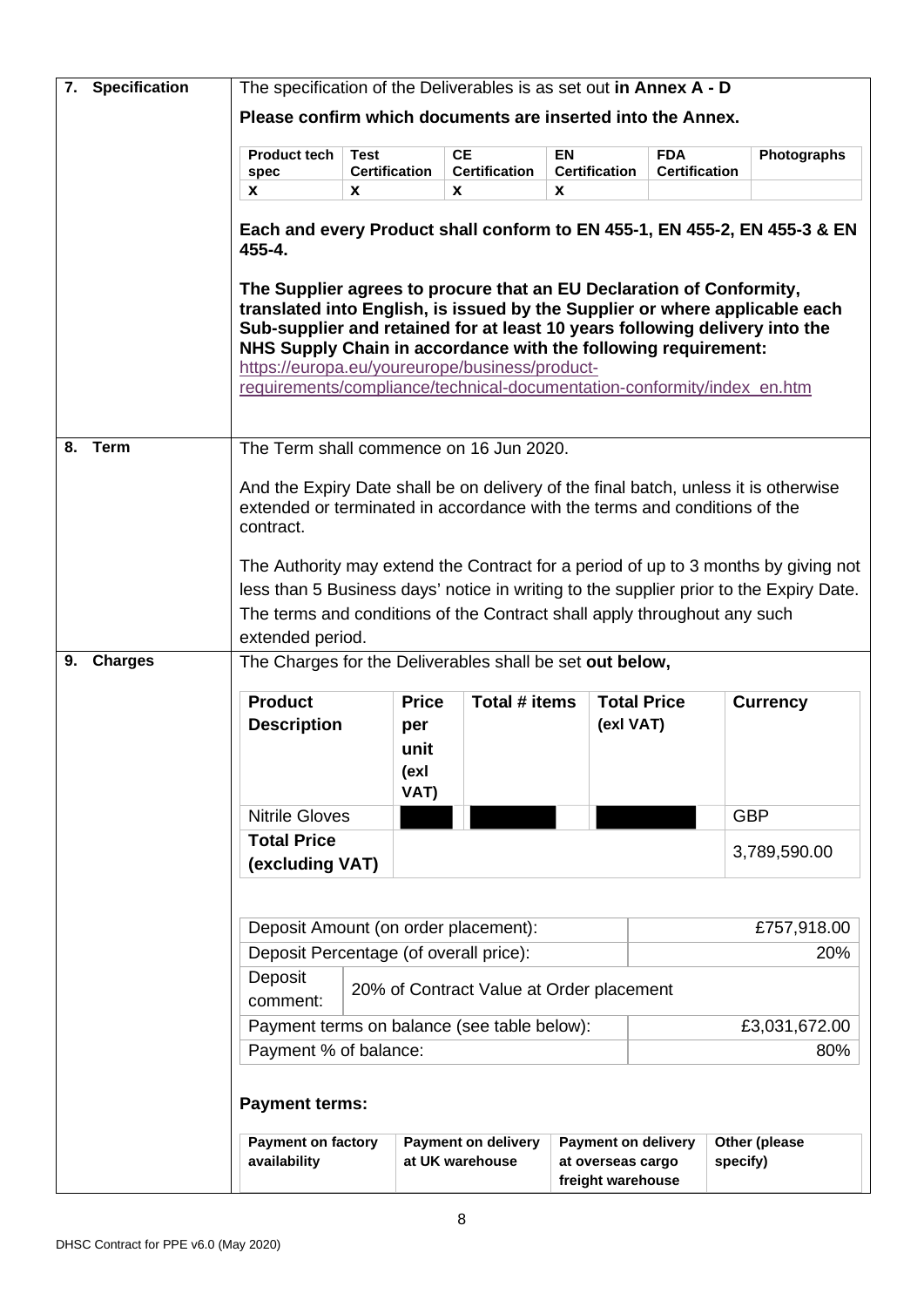|                                    | X                                                      |                                                                                                                                                                                                                                                                                                                                                                                                                                                                                          |                                                                                                                                                                                                                                                                                                                                                                                                                                                                                                                          |
|------------------------------------|--------------------------------------------------------|------------------------------------------------------------------------------------------------------------------------------------------------------------------------------------------------------------------------------------------------------------------------------------------------------------------------------------------------------------------------------------------------------------------------------------------------------------------------------------------|--------------------------------------------------------------------------------------------------------------------------------------------------------------------------------------------------------------------------------------------------------------------------------------------------------------------------------------------------------------------------------------------------------------------------------------------------------------------------------------------------------------------------|
|                                    | UpdatePPEAvail@ugroup.co.uk<br>for further information | Weekly updates of availability of products must be sent to:<br>Please refer to the DHSC PPE Vendors Standard Operating Procedure manual                                                                                                                                                                                                                                                                                                                                                  |                                                                                                                                                                                                                                                                                                                                                                                                                                                                                                                          |
| 10. Payment                        | this order form.                                       | The invoice for the pre-payment shall be paid promptly on signature of this order<br>form, and in any event by the end of the next Business Day following signature of                                                                                                                                                                                                                                                                                                                   |                                                                                                                                                                                                                                                                                                                                                                                                                                                                                                                          |
|                                    |                                                        | We will send you a unique Purchase Order number (the "PO Number") promptly<br>on signature on this order form, and in any event no later than 22 June 2020. You<br>must be in receipt of the PO Number before submitting any further invoices.                                                                                                                                                                                                                                           |                                                                                                                                                                                                                                                                                                                                                                                                                                                                                                                          |
|                                    | necessary for Goods delivered.                         | Subsequent invoices for the balance of the price payable for the relevant lot may<br>be issued on factory availability of the Goods at the Delivery Address in                                                                                                                                                                                                                                                                                                                           | accordance with the Payment on factory availability table in Section 9, adjusted as                                                                                                                                                                                                                                                                                                                                                                                                                                      |
|                                    |                                                        | All invoices other than the invoice in respect of the pre-payment must be sent<br>quoting the PO Number. Every payment request must be accompanied by a<br>current statement of accounts; this is a standard commercial process and should<br>show all invoices raised and amounts outstanding. Copy invoices requiring<br>payment must be sent with all statement of accounts with supporting documents.<br>The minimum supporting documents required are an invoice and packing lists. |                                                                                                                                                                                                                                                                                                                                                                                                                                                                                                                          |
|                                    |                                                        | this Order Form or any other provision of this Contract.                                                                                                                                                                                                                                                                                                                                                                                                                                 | The parties agree that the payment terms set out in section 9 above shall apply only<br>in respect of this Order Form, and that nothing set out herein shall relieve the<br>Supplier of its obligations to comply with, or otherwise vary the remaining terms of                                                                                                                                                                                                                                                         |
|                                    |                                                        | acceptance of any such Goods by the Authority).                                                                                                                                                                                                                                                                                                                                                                                                                                          | Without prejudice to clause 4.6 of Schedule 2the Supplier acknowledges and<br>agrees that the corresponding portion of the pre-payment of Charges set out in this<br>Order Form may be recovered by the Authority in accordance with the terms and<br>conditions (including (without limitation) in respect of any Goods which are either<br>rejected by the Authority in accordance with this Contract or not delivered by the<br>Supplier on the date of the expiry or early termination of this Contract prior to the |
|                                    |                                                        | Email to: england.commercialcoe@nhs.net                                                                                                                                                                                                                                                                                                                                                                                                                                                  |                                                                                                                                                                                                                                                                                                                                                                                                                                                                                                                          |
|                                    | Standard Operating Procedure manual.                   | To avoid delay in payment it is important that the invoice is compliant and that it<br>includes all necessary information as specified in the DHSC PPE Vendors                                                                                                                                                                                                                                                                                                                           |                                                                                                                                                                                                                                                                                                                                                                                                                                                                                                                          |
|                                    |                                                        | Please refer to the DHSC PPE Vendors Standard Operating Procedure manual<br>for further information on invoicing and payment.                                                                                                                                                                                                                                                                                                                                                            |                                                                                                                                                                                                                                                                                                                                                                                                                                                                                                                          |
|                                    | england.commercialcoe@nhs.net                          | If you have a query regarding an outstanding payment, please contact                                                                                                                                                                                                                                                                                                                                                                                                                     |                                                                                                                                                                                                                                                                                                                                                                                                                                                                                                                          |
| 11. Authority<br><b>Authorised</b> | team:                                                  | For general liaison your contact will be the DHSC PPE contract management                                                                                                                                                                                                                                                                                                                                                                                                                |                                                                                                                                                                                                                                                                                                                                                                                                                                                                                                                          |
| Representative                     | england.commercialcoe@nhs.net                          |                                                                                                                                                                                                                                                                                                                                                                                                                                                                                          |                                                                                                                                                                                                                                                                                                                                                                                                                                                                                                                          |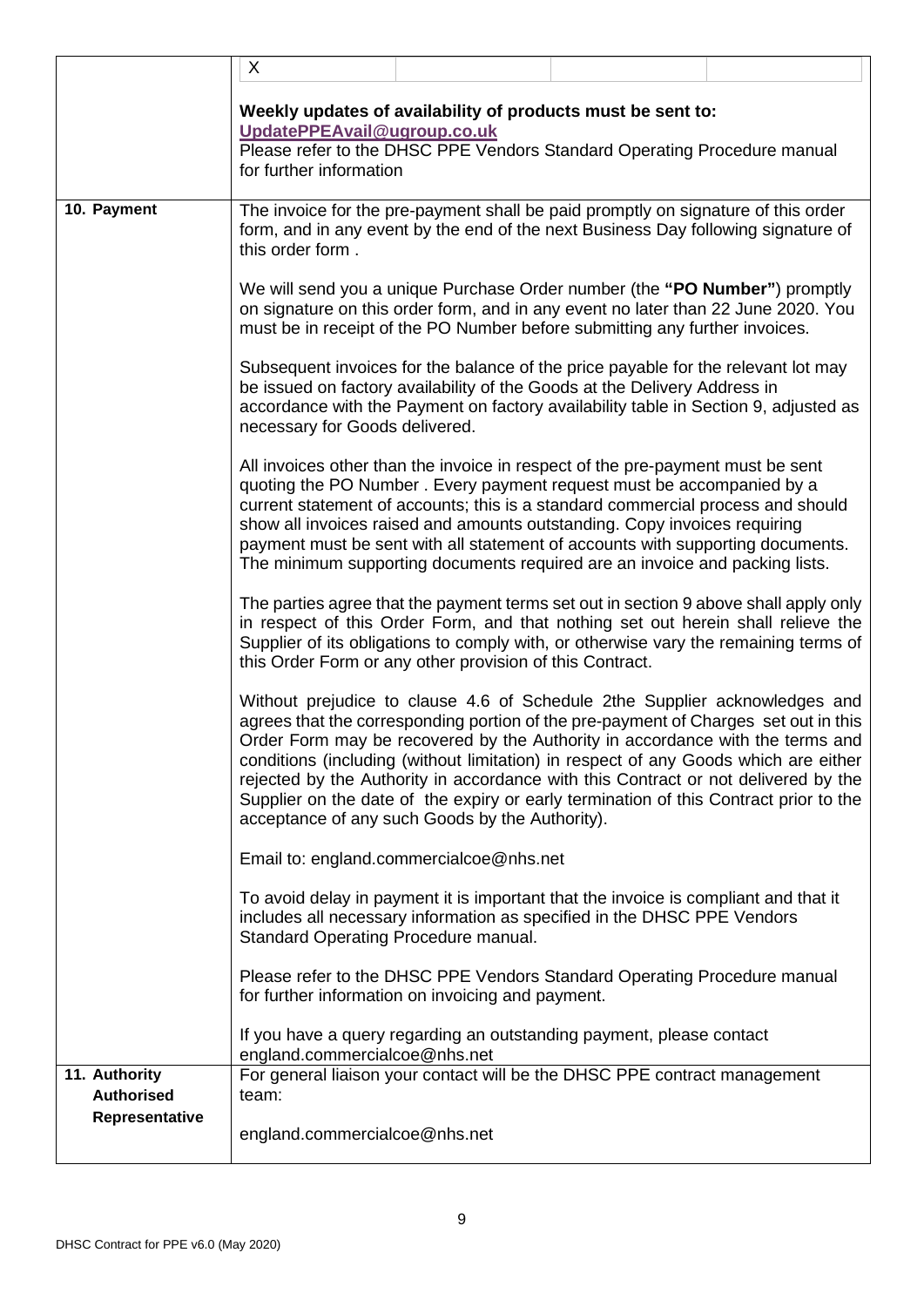| 12. Seller's             | For general liaison your contact will be                                                                                                                                      |                            |  |  |  |  |  |  |
|--------------------------|-------------------------------------------------------------------------------------------------------------------------------------------------------------------------------|----------------------------|--|--|--|--|--|--|
| <b>Authorised</b>        |                                                                                                                                                                               |                            |  |  |  |  |  |  |
| <b>Representative(s)</b> |                                                                                                                                                                               |                            |  |  |  |  |  |  |
|                          |                                                                                                                                                                               |                            |  |  |  |  |  |  |
|                          |                                                                                                                                                                               |                            |  |  |  |  |  |  |
|                          |                                                                                                                                                                               |                            |  |  |  |  |  |  |
|                          |                                                                                                                                                                               |                            |  |  |  |  |  |  |
| 13. Address for          | <b>Authority:</b>                                                                                                                                                             | Supplier:                  |  |  |  |  |  |  |
| notices                  |                                                                                                                                                                               |                            |  |  |  |  |  |  |
|                          | Department of Health and Social Care,                                                                                                                                         | <b>Unispace Global Ltd</b> |  |  |  |  |  |  |
|                          | 39 Victoria Street, Westminster, London                                                                                                                                       | <b>Devon House</b>         |  |  |  |  |  |  |
|                          | SW1H 0EU                                                                                                                                                                      | St Katherine's Way         |  |  |  |  |  |  |
|                          |                                                                                                                                                                               | London                     |  |  |  |  |  |  |
|                          | Attention:                                                                                                                                                                    | E1W 1JP                    |  |  |  |  |  |  |
|                          |                                                                                                                                                                               |                            |  |  |  |  |  |  |
|                          |                                                                                                                                                                               |                            |  |  |  |  |  |  |
|                          |                                                                                                                                                                               |                            |  |  |  |  |  |  |
|                          |                                                                                                                                                                               |                            |  |  |  |  |  |  |
|                          |                                                                                                                                                                               |                            |  |  |  |  |  |  |
| 14. Key personnel        | <b>Authority:</b>                                                                                                                                                             | Supplier:                  |  |  |  |  |  |  |
|                          |                                                                                                                                                                               |                            |  |  |  |  |  |  |
|                          | Department of Health and Social Care,                                                                                                                                         | <b>Unispace Global Ltd</b> |  |  |  |  |  |  |
|                          | 39 Victoria Street, Westminster, London                                                                                                                                       | <b>Devon House</b>         |  |  |  |  |  |  |
|                          | SW1H 0EU                                                                                                                                                                      | St Katherine's Way         |  |  |  |  |  |  |
|                          |                                                                                                                                                                               | London                     |  |  |  |  |  |  |
|                          | Attention:                                                                                                                                                                    | E1W 1JP                    |  |  |  |  |  |  |
|                          |                                                                                                                                                                               |                            |  |  |  |  |  |  |
|                          |                                                                                                                                                                               |                            |  |  |  |  |  |  |
|                          |                                                                                                                                                                               |                            |  |  |  |  |  |  |
|                          |                                                                                                                                                                               |                            |  |  |  |  |  |  |
| 15. Procedures and       | The Authority may require the Supplier to ensure that any person employed in the                                                                                              |                            |  |  |  |  |  |  |
|                          | delivery of the Deliverables has undertaken a Disclose and Barring Service check.                                                                                             |                            |  |  |  |  |  |  |
| <b>Policies</b>          | The supplier shall ensure that no person who discloses that he/she has a                                                                                                      |                            |  |  |  |  |  |  |
|                          |                                                                                                                                                                               |                            |  |  |  |  |  |  |
|                          | conviction that is relevant to the nature of the Contract, relevant to the work of the<br>Authority, or is of a type otherwise advised by the Authority (each such conviction |                            |  |  |  |  |  |  |
|                          | a "Relevant conviction"), or is found by the Supplier to have a Relevant                                                                                                      |                            |  |  |  |  |  |  |
|                          | Conviction (whether as a result of a police check, a Disclosure and Barring                                                                                                   |                            |  |  |  |  |  |  |
|                          | Service check or otherwise) is employed or engaged in the provision of any part of                                                                                            |                            |  |  |  |  |  |  |
|                          | the Deliverables.                                                                                                                                                             |                            |  |  |  |  |  |  |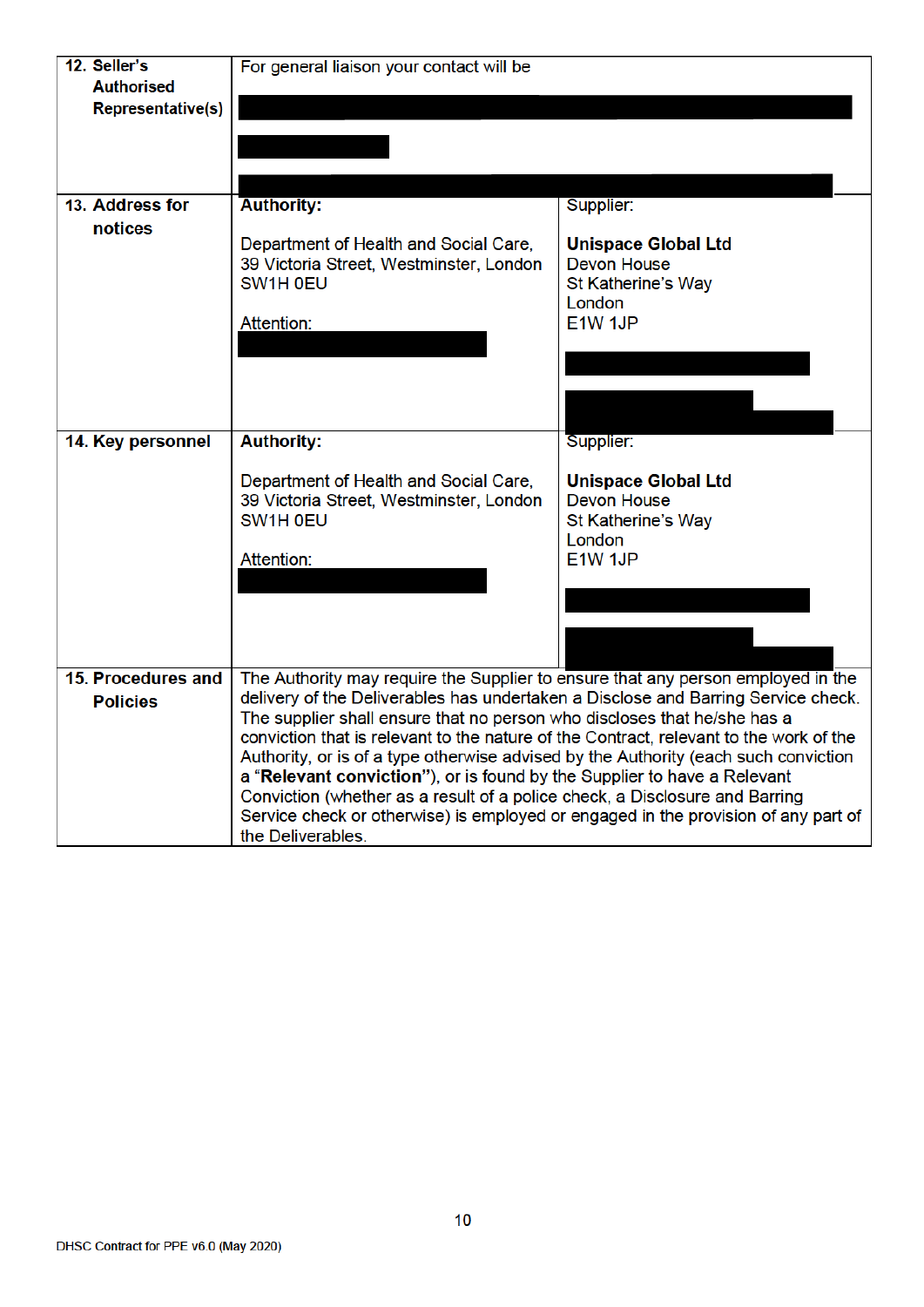# Signed by the authorised representative of THE AUTHORITY

| Name:     |                        | Signature: |                            |  |
|-----------|------------------------|------------|----------------------------|--|
| Position: | <b>Deputy Director</b> | Date       | 16 <sup>th</sup> June 2020 |  |

# Signed by the authorised representative of THE SUPPLIER

| Name:     |                 | Signature |                            |
|-----------|-----------------|-----------|----------------------------|
|           |                 |           |                            |
|           |                 |           |                            |
|           |                 |           |                            |
|           |                 |           |                            |
| Position: | <b>Director</b> | Date      | 15 <sup>th</sup> June 2020 |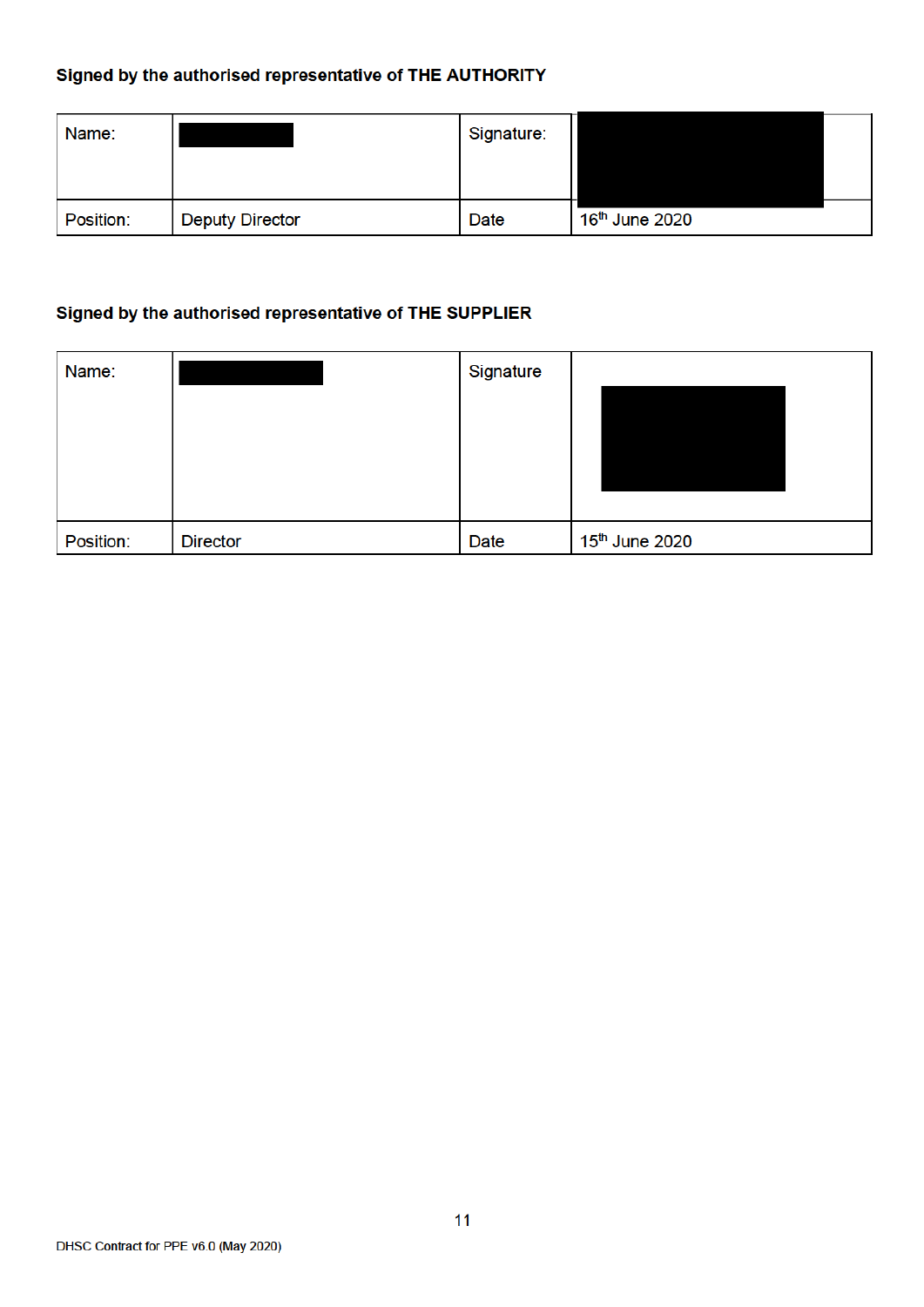# Schedule 1

# **Key Provisions**

### **Standard Key Provisions**

### **1 Application of the Key Provisions**

- 1.1 The standard Key Provisions at Clauses 1 to 2 of this Schedule 1 shall apply to this Contract.
- 1.2 The optional Key Provisions at Clauses 3 to 12 of this Schedule 1 shall only apply to this Contract where they have been checked and information completed as applicable.
- 1.3 Extra Key Provisions shall only apply to this Contract where such provisions are set out at the end of this Schedule 1.

## **2 Order of precedence**

- 2.1 Subject always to Clause 1.9 of Schedule 3 should there be a conflict between any other parts of this Contract the order of priority for construction purposes shall be:
	- 2.1.1 Order Form
	- 2.1.2 Schedule 1: Key Provisions;
	- 2.1.3 Schedule 2: General Terms and Conditions;
	- 2.1.4 Schedule 3: Definitions and Interpretations;
	- 2.1.5 any other documentation forming part of the Contract in the date order in which such documentation was created with the more recent documentation taking precedence over older documentation to the extent only of any conflict.
- 2.2 For the avoidance of doubt, the Order Form shall include, without limitation, the Authority's requirements in the form of its specification and other statements and requirements, the Supplier's responses, proposals and/or method statements to meet those requirements, and any clarifications to the Supplier's responses, proposals and/or method statements as included In these Terms and Conditions. Should there be a conflict between these parts of the Order Form, the order of priority for construction purposes shall be (1) the Authority's requirements; (2) any clarification to the Supplier's responses, proposals and/or method statements, and (3) the Supplier's responses, proposals and/or method statements.

### **3 Quality assurance standards (only applicable to the Contract if this box is checked and the standards are listed)**

3.1 The following quality assurance standards shall apply, as appropriate, to the manufacture, supply, and/or installation of the Goods:

EN 455-1

EN 455-2

- EN 455-3
- EN 455-4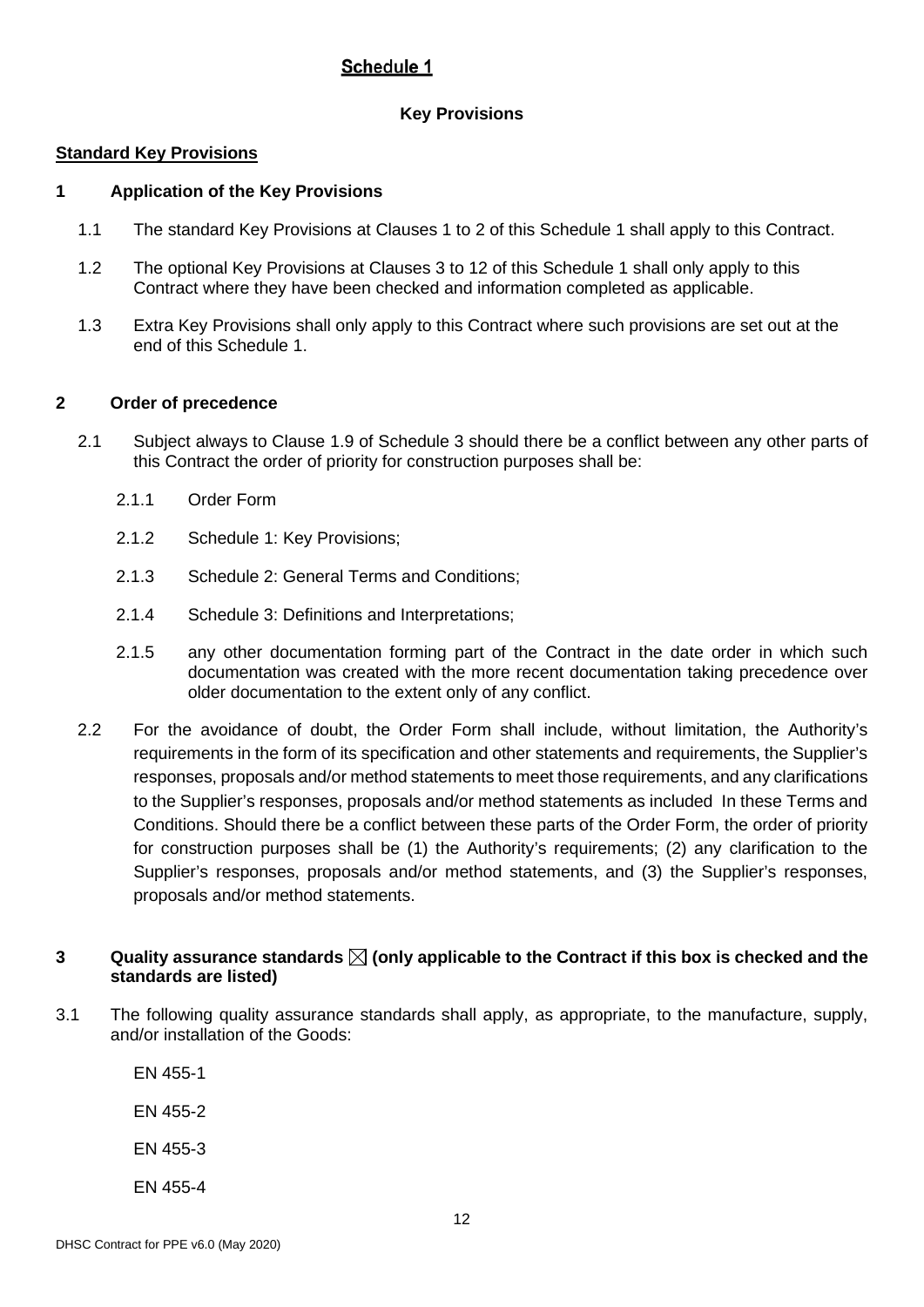# **4** Purchase Orders  $\boxtimes$  (only applicable to the Contract if this box is checked)

4.1 The Authority shall issue a Purchase Order to the Supplier in respect of any Goods to be supplied to the Authority under this Contract. The Supplier shall comply with the terms of such Purchase Order as a term of this Contract and shall ensure that the any Purchase Order is clearly noted on each delivery. For the avoidance of doubt, any actions or work undertaken by the Supplier under this Contract prior to the receipt of a Purchase Order covering the relevant Goods shall be undertaken at the Supplier's risk and expense and the Supplier shall only be entitled to invoice for Goods covered by a valid Purchase Order.

## **5 Time of the essence**  $\boxtimes$  (only applicable to the Contract if this box is checked)

5.1 Time is of the essence as to any delivery dates under this Contract and if the Supplier fails to meet any delivery date this shall be deemed to be a breach incapable of remedy for the purposes of Clause 12.4 (i) of Schedule 2.

### **6** Specific time periods for inspection  $\boxtimes$  (only applicable to the Contract if this box is checked **and Clause 6.1 of this Schedule 1 is completed)**

- 6.1 The Authority shall inspect the Goods within 90 days of the date of delivery of the relevant Goods.
- **7 Specific time periods for rights and remedies under Clause 4.6 of Schedule 2 (only applicable to the Contract if this box is checked and Clause 7.1 of this Schedule 1 is completed)**
- 7.1 The Authority's rights and remedies under Clause 4.6 of Schedule 2 shall cease **[***insert period – e.g. 12 months***]** from the date of delivery of the relevant Goods.

### **8 Termination for convenience**  $\Box$  (only applicable to the Contract if this box is checked and **Clause 8.1 of this Schedule 1 is completed)**

8.1 The Authority may terminate this Contract by issuing a Termination Notice to the Supplier at any time on **three (3) months** written notice. This will have the effect of cancelling the Authority's order for those Goods which have a scheduled factory availability date (as set out in section 9 above) which is more than three months after the date on which the Supplier receives the Authority's Termination Notice. This Contract shall remain in full force and effect in relation to all Goods with a scheduled factory availability date (as set out in section 9 above) which is three months or less after the date of receipt of that Termination Notice.

# **9 Right to terminate**  $\Box$  (only applicable to the Contract if this box is checked)

9.1 Either Party may terminate this Contract by issuing a Termination Notice to the other Party if such other Party commits a material breach of this Contract in circumstances where it is served with a valid Breach Notice having already been served with at least [two (2)] previous valid Breach Notices within the last twelve (12) calendar month rolling period as a result of any previous material breaches of this Contract which are capable of remedy (whether or not the Party in breach has remedied the breach in accordance with a Remedial Proposal). The twelve (12) month rolling period is the twelve (12) months immediately preceding the date of the [third] Breach Notice.

### **10 Consigned Goods**  $\Box$  (only applicable to the Contract if this box is checked)

10.1 Provided that such Consignment Request is consistent with the forecast requirement for the Goods (as set out in the Order Form and/or as calculated in accordance with any relevant processes set out in this document and/or as otherwise agreed by the Parties in writing), the Supplier shall deliver the Consigned Goods in accordance with Clause 2 of Schedule 2 in response to a Consignment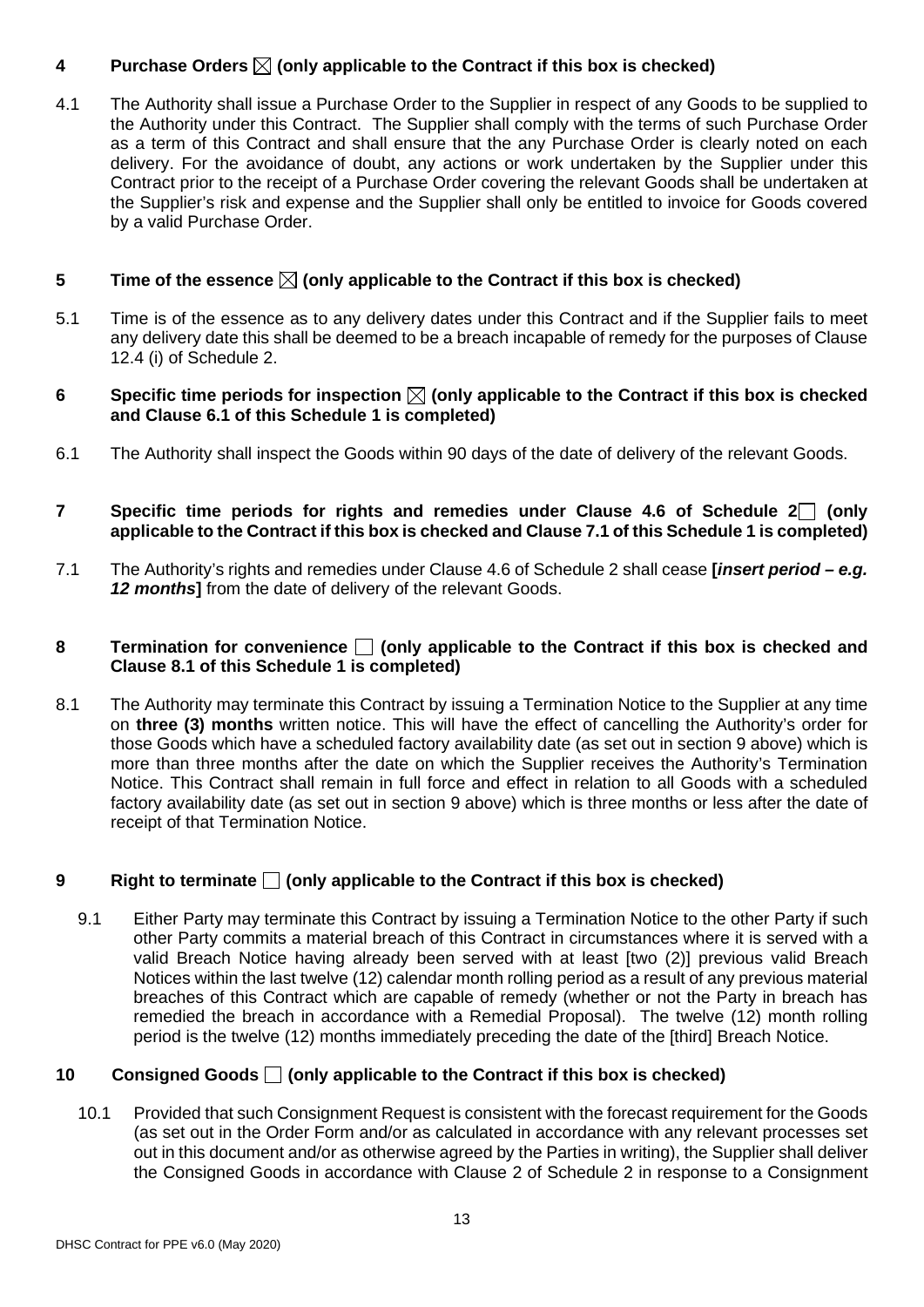Request for their eventual purchase and use by the Authority in accordance with the terms set out in this Contract.

- 10.2 For the avoidance of doubt, Clause 4 of Schedule 2 shall apply to the inspection, rejection, return and recall of the Consigned Goods.
- 10.3 The Authority shall, or shall procure that its third party provider shall, maintain any storage facilities throughout the term of this Contract where the Consigned Goods are to be stored in such manner that such storage facilities remain suitable to store the Consigned Goods.
- 10.4 Prior to the Consigned Goods being taken into use by the Authority, the Authority shall ensure that:
	- 10.4.1 the Consigned Goods are stored at the storage facilities in such a manner as to protect them from damage or deterioration;
	- 10.4.2 the Consigned Goods in its possession remain readily identifiable as the Supplier's property;
	- 10.4.3 any identifying marks or packaging on or relating to the Consigned Goods are not removed, defaced or obscured; and
	- 10.4.4 the Consigned Goods are kept in satisfactory condition in accordance with any reasonable and necessary instructions from the Supplier from time to time.
- 10.5 The Authority shall keep accurate stock records in relation to any Consigned Goods and shall provide the Supplier with a sales report ("**Sales Report**") each [**week/month/quarter/other agreed period**] detailing current stock levels and the Consigned Goods taken into use by the Authority. For the avoidance of doubt, a sale will take place at the point any Consigned Goods are taken into use by the Authority.
- 10.6 On receipt of the Sales Report, the Supplier may invoice the Authority the Contract Price for all of the Consigned Goods taken into use by the Authority (as set out in that Sales Report).
- 10.7 Each [*week/month/quarter/other agreed period*] the Authority shall take into use and purchase at the Contract Price at least the minimum quantity of Consigned Goods specified in the Order Form for such period (if any) ("**Minimum Quantity**"). If the Supplier fails to supply the Authority with any Consigned Goods required by the Authority (including, without limitation, where the Authority obtains substitute goods from a third party as a result), the Minimum Quantity for the period in question shall be reduced by the quantity of the Consigned Goods that the Supplier fails to supply. Except to the extent that the Authority's failure to purchase the Minimum Quantity during any given period is caused by the Supplier's default or a Force Majeure Event, if the Authority purchases less than the Minimum Quantity for a given period, the Supplier may charge the Authority for any shortfall between:
	- 10.7.1 the Contract Price of the Minimum Quantity in the relevant period; and
	- 10.7.2 the Contract Price for Consigned Goods purchased by the Authority in that period.
- 10.8 The Authority (on a first in first out basis) may return to the Supplier any Consigned Goods that it is unable to use ("**Returned Goods**") by giving written notice to that effect ("**Returns Notice**"). Upon receipt of a Returns Notice, the Supplier shall collect the Returned Goods at the Supplier's risk and expense within ten (10) Business Days of the date of the Returns Notice. If the Supplier requests and the Authority accepts that the Returned Goods should be disposed of by the Authority rather than returned to the Supplier, the Authority may invoice the Supplier for the costs associated with the disposal of the Returned Goods and the Supplier shall pay any such costs.
- 10.9 Risk in respect of any Returned Goods shall pass to the Supplier on the earlier of: (a) collection by the Supplier; or (b) immediately following the expiry of ten (10) Business Days from the date of the Returns Notice related to such Returned Goods. If Returned Goods are not collected within ten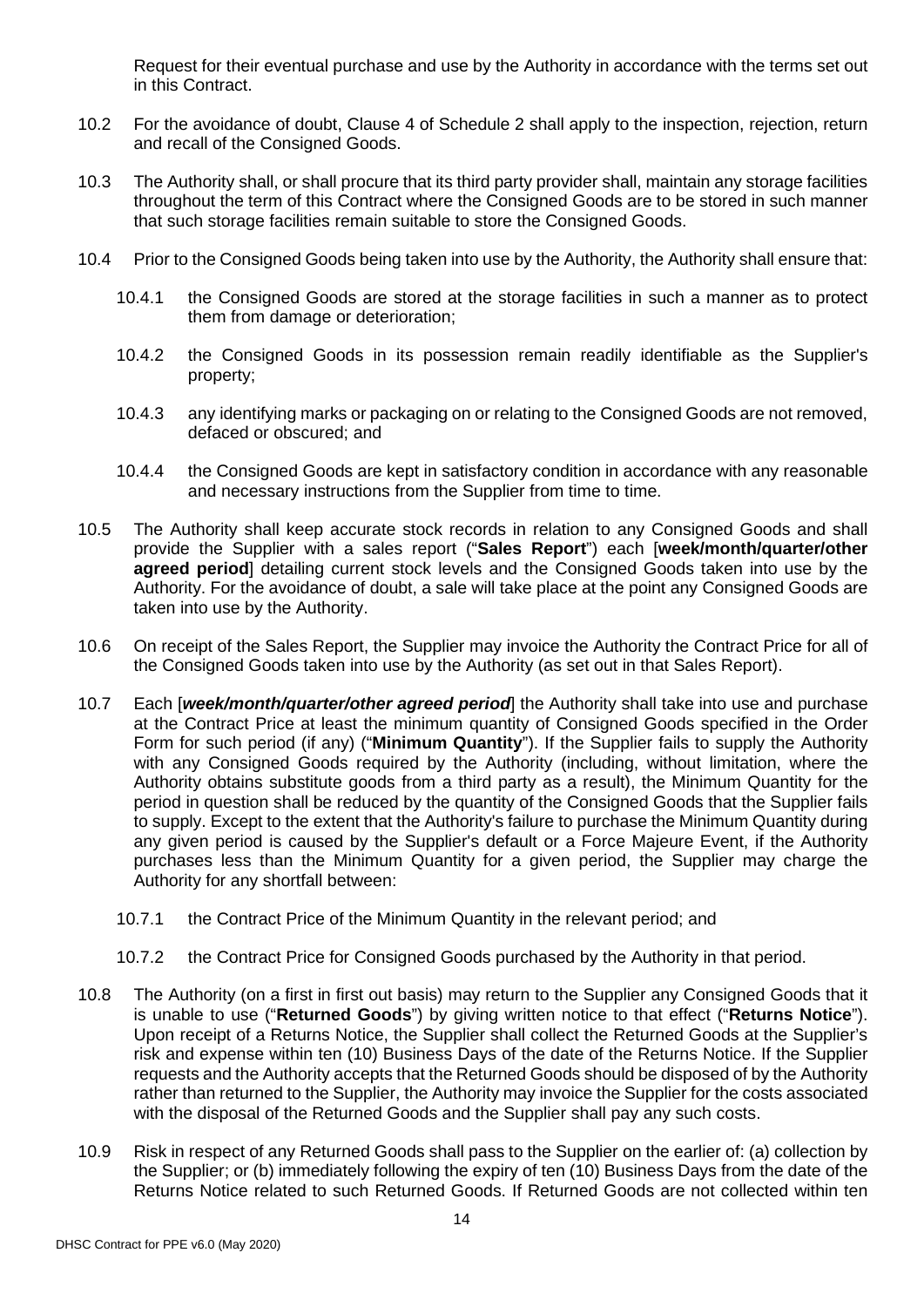(10) Business Days of the date of the relevant Returns Notice, the Authority may return the Returned Goods to the Supplier at the Supplier's risk and expense and/or charge the Supplier for the cost of storage from the expiry of ten (10) Business Days from the date of the relevant Returns Notice. The Authority may invoice the Supplier for such return expenses and/or storage costs and the Supplier shall pay any such expenses or costs.

- 10.10 The Consigned Goods shall at all times be subject to the direction and control of the Supplier, and the Supplier may (at the Supplier's risk and expense), upon (10) Business Days written notice to the Authority, collect (on a first in first out basis) any Consigned Goods that have not been taken into use by the Authority within [*insert period*] of their delivery to the Authority and/or which have a remaining shelf life of less than [*insert period*].
- 10.11 The Authority acknowledges that it holds Consigned Goods in its possession as bailee for the Consignor until such time as ownership passes in accordance with Clause 3.2 of Schedule 2.
- 10.12 On the termination or expiry of this Contract for whatever reason, all Consigned Goods not taken into use by Authority as at the point of such termination or expiry shall be deemed Returned Goods. Such Returned Goods shall be deemed the subject of a Returns Notice that shall be deemed to have been received by the Supplier with a notice date the same as the date of the expiry or earlier termination of this Contract. Clauses 10.8 and 10.9 of this Schedule 1 shall then apply accordingly and this Clause, together with Clauses 10.8 and 10.9 of this Schedule 1, shall survive the expiry or earlier termination of this Contract for these purposes.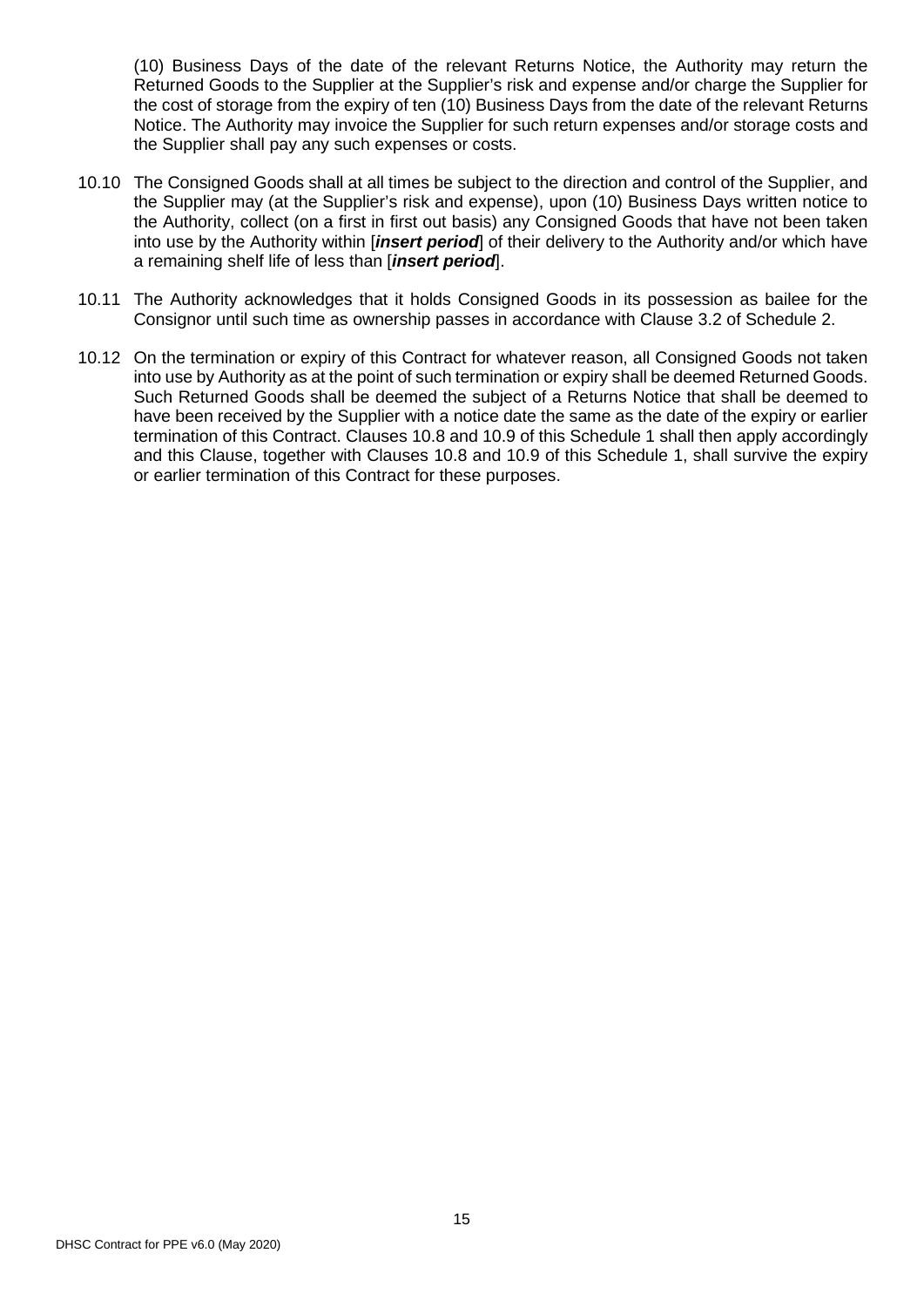### **11 Electronic product information (only applicable to the Contract if this box is checked)**

- 11.1 Where requested by the Authority, the Supplier shall provide the Authority the Product Information in such manner and upon such media as agreed between the Supplier and the Authority from time to time for the sole use by the Authority.
- 11.2 The Supplier warrants that the Product Information is complete and accurate as at the date upon which it is delivered to the Authority and that the Product Information shall not contain any data or statement which gives rise to any liability on the part of the Authority following publication of the same.
- 11.3 If the Product Information ceases to be complete and accurate, the Supplier shall promptly notify the Authority in writing of any modification or addition to or any inaccuracy or omission in the Product Information.
- 11.4 The Supplier grants the Authority a perpetual, non-exclusive, royalty free licence to use and exploit the Product Information and any Intellectual Property Rights in the Product Information for the purpose of illustrating the range of goods and services (including, without limitation, the Goods) available pursuant to the Authority's contracts from time to time.
- 11.5 Before any publication of the Product Information (electronic or otherwise) is made by the Authority, the Authority will submit a copy of the relevant sections of the Authority's product catalogue to the Supplier for approval, such approval not to be unreasonably withheld or delayed. For the avoidance of doubt the Supplier shall have no right to compel the Authority to exhibit the Product Information in any product catalogue as a result of the approval.
- 11.6 If requested in writing by the Authority, and to the extent not already agreed as part of writing, the Supplier and the Authority shall discuss and seek to agree in good faith arrangements to use any Electronic Trading System

### **12** Supply of PPE Goods  $\boxtimes$  (only applicable to the Contract if this box is checked)

### *Regulatory Requirements*

- 12.1 The Supplier acknowledges and understands that when procuring PPE the Authority is required to ensure the PPE Goods are compliant with and meet applicable legal and regulatory requirements.
- 12.2 The Supplier shall supply the PPE Goods to Authority in accordance with the terms of this Contract and in accordance with the relevant requirements of applicable laws and regulations applicable to the supply of PPE, including, as applicable, the EU PPE Regulation 2016/425, the Personal Protective Equipment (Enforcement) Regulations 2018 and the Medical Device Regulations 2002 (together the "PPE Laws").
- 12.3 Save in relation to any PPE Goods for which the Supplier has approval in accordance with the cross-Government Decision Making Committee and without prejudice to the generality of clause 12.2, the Supplier shall ensure for PPE Goods supplied:
	- 12.3.1 the appropriate conformity assessment procedure(s) applicable to the PPE Goods have been followed;
	- 12.3.2 all declarations of conformity and approvals required by PPE Laws are in place prior to the delivery of any PPE Goods to the Authority;
	- 12.3.3 where required by PPE Laws, there is a CE mark affixed to the PPE Goods in accordance with the PPE Laws; and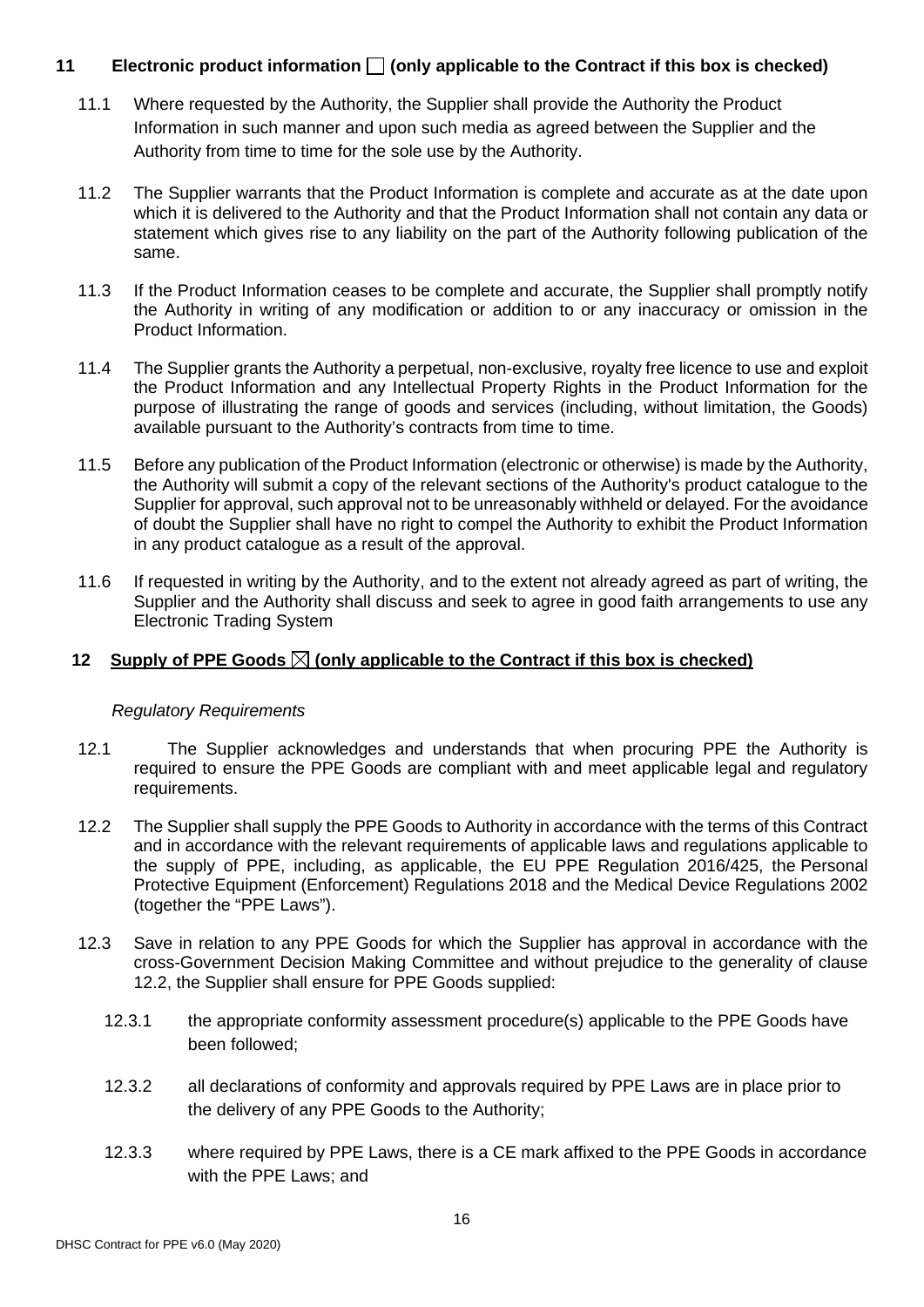- 12.3.4 where, necessary current EC-type examinations certificates are in place for the PPE Goods.
- 12.4 If there are any PPE Goods supplied to the Authority hereunder that require a CE mark under more than one set of regulations, due to the nature of those PPE Goods, including and not limited to:
	- PPE Laws;
	- Control of Lead at Work Regulations 2002;
	- Ionising Radiations Regulations 2017;
	- Control of Asbestos Regulations 2012;
	- Control of Substances Hazardous to Health Regulations 2002; and
	- any other relevant regulations,

the Supplier shall ensure that the CE marking for any such PPE Goods is affixed in accordance with the relevant requirements and shall indicate that the PPE Goods also fulfils the provisions of that other regulation or regulations.

#### *Goods bought to the market before 21 April 2019*

12.5 The Supplier shall provide details, including any EC-type examination certificates and approval decisions issued under Directive 89/686/EEC and Directive 93/42/EEC (if applicable), and corresponding national implementing legislation, of any PPE Goods supplied under this Contract that have been placed on the market before 21 April 2019 and products already in the distribution chain by that date confirming that these can continue to be supplied as PPE to the Authority until 21 April 2023, unless their certificate or approval will expire before that date.

#### *Other Specific Requirements*

12.6 The Supplier shall ensure that each delivery of PPE Goods shall be properly labelled in accordance with PPE Laws and such labelling and any user instructions relating to the use of the PPE Goods is clearly legible and in English.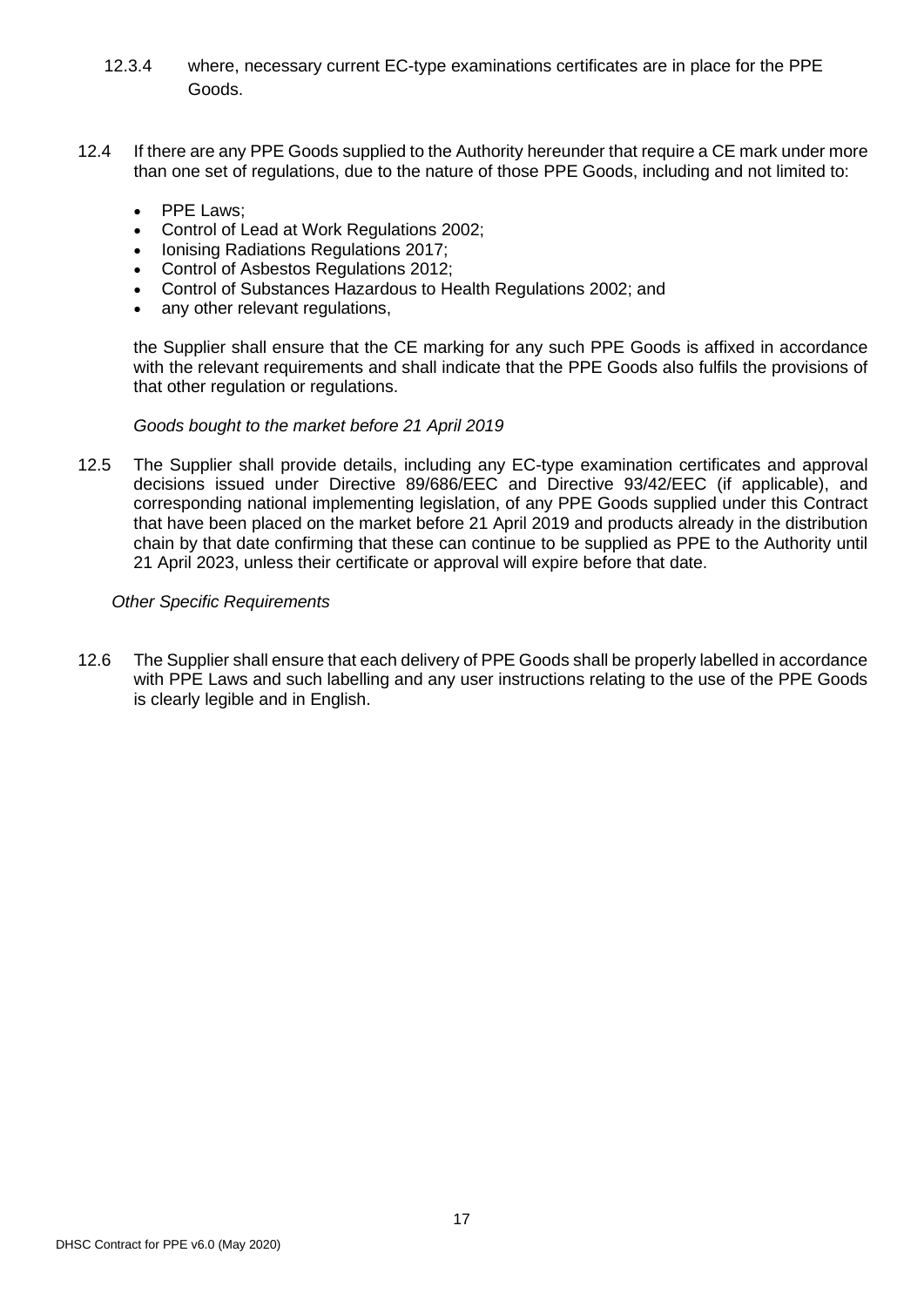## **13 COMPLIANCE WITH ANTI-SLAVERY AND HUMAN TRAFFICKING LAWS (only applicable to the Contract if this box is checked)**

- 13.1 In performing its obligations under this Contract, the Supplier shall:
	- 13.1.1 comply with all applicable anti-slavery and human trafficking laws, statutes, regulations and codes from time to time in force including but not limited to the Modern Slavery Act 2015; and
	- 13.1.2 maintain throughout the term of this Contract its own policies and procedures to ensure its compliance; and
	- 13.1.3 not engage in any activity, practice or conduct that would constitute an offence under sections 1, 2 or 4, of the Modern Slavery Act 2015 if such activity, practice or conduct were carried out in the UK; and
	- 13.1.4 include in its contracts with its subcontractors and suppliers in connection with this Contract anti-slavery and human trafficking provisions that are at least as onerous as those set out in this clause 13 so as to require that such subcontractors and suppliers shall comply with all applicable anti-slavery and human trafficking laws, statutes, regulations and codes from time to time in force including but not limited to the Modern Slavery Act 2015.
- 13.2 The Supplier represents and warrants that on the commencement of this Contract:
	- 13.2.1 neither the Supplier nor to the best of its knowledge its sub-contractors or suppliers or any of their respective officers or employees has been convicted of any offence involving slavery and human trafficking; and
	- 13.2.2 to the best of its knowledge, neither the Supplier nor its sub-contractors or suppliers or any of their respective officers or employees has been or is the subject of any investigation, inquiry or enforcement proceedings by any governmental, administrative or regulatory body regarding any offence or alleged offence of or in connection with slavery and human trafficking.
- 13.3 The Supplier shall implement due diligence procedures for its subcontractors, and suppliers and other participants in its supply chains, to ensure that there is no slavery or human trafficking in its supply chains.
- 13.4 The Supplier shall notify the Authority as soon as it becomes aware of:
	- 13.4.1 any breach, or potential breach, of this clause 13; or
	- 13.4.2 any actual or suspected slavery or human trafficking in a supply chain which has a connection with this Contract.
- 13.5 The Supplier shall:
	- 13.5.1 maintain a complete set of records to trace the supply chain of all Goods provided to the Authority in connection with this Contract;
	- 13.5.2 permit the Authority and its third party representatives, on reasonable notice during normal business hours, to have access to and take copies of the Supplier's records and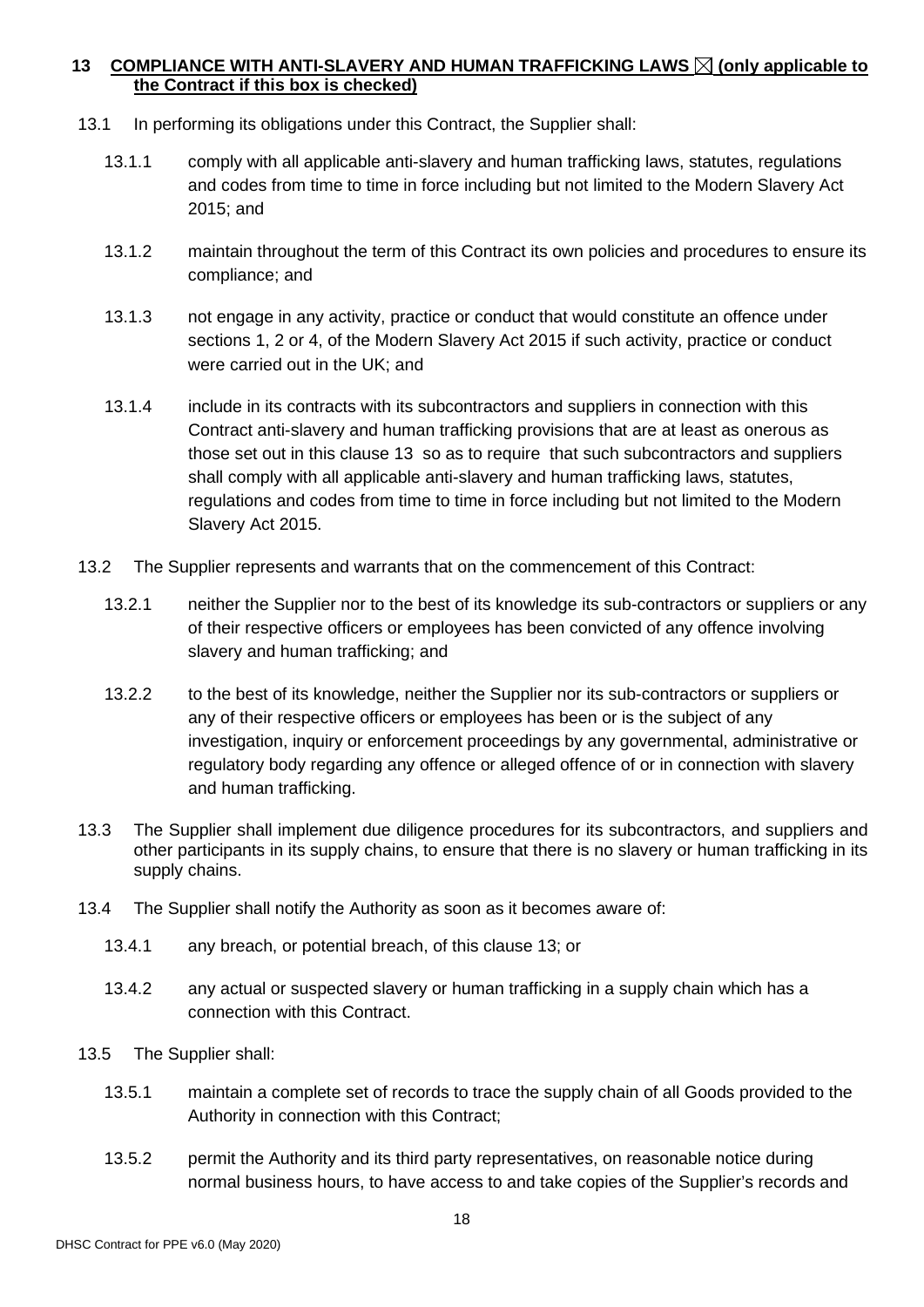any other information and to meet with the Supplier's personnel to audit the Supplier's compliance with its obligations this clause; and

- 13.6 The Authority may terminate the Contract with immediate effect by giving written notice to the Supplier if the Supplier:
	- 13.6.1 commits any breach of clauses 13.1 and/or 13.2; and/or
	- 13.6.2 commits a material breach of any of clauses 13.3 to 13.5 (inclusive) which is either (i) incapable of remedy or (ii) capable of remedy but not remedied by the Supplier within 30 days of receipt of notice from the Authority detailing the Supplier's breach.
- 13.7 The Parties agree and acknowledge that clauses 7.1.21 and 7.1.22 of Schedule 2 (General Terms and Conditions) shall be deemed to be deleted and replaced by the above provisions of this clause 13.